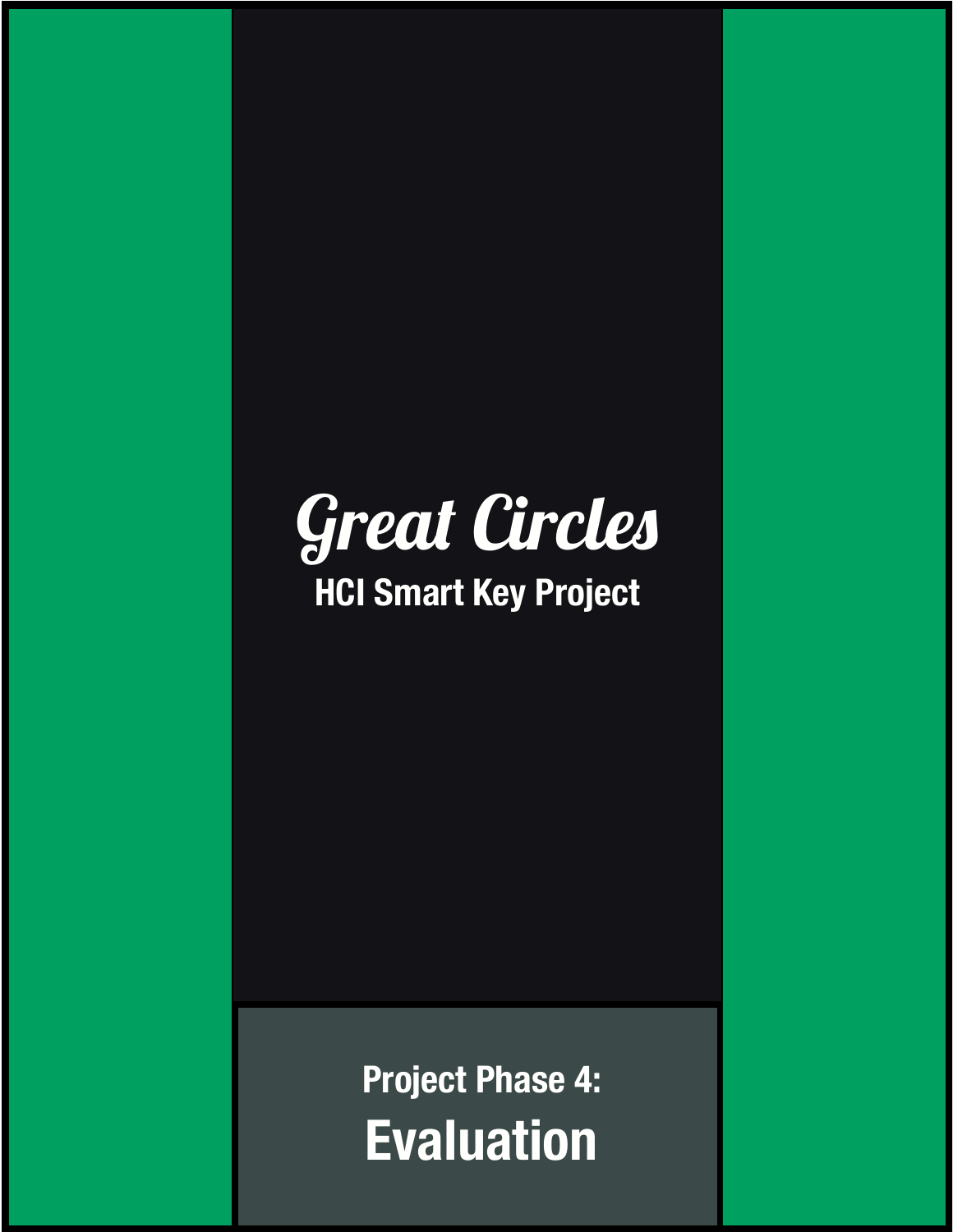# Great Circles

**TEAM** Keenan May Amrutha Krishnan Andy Pruett Abhishek Nandakumar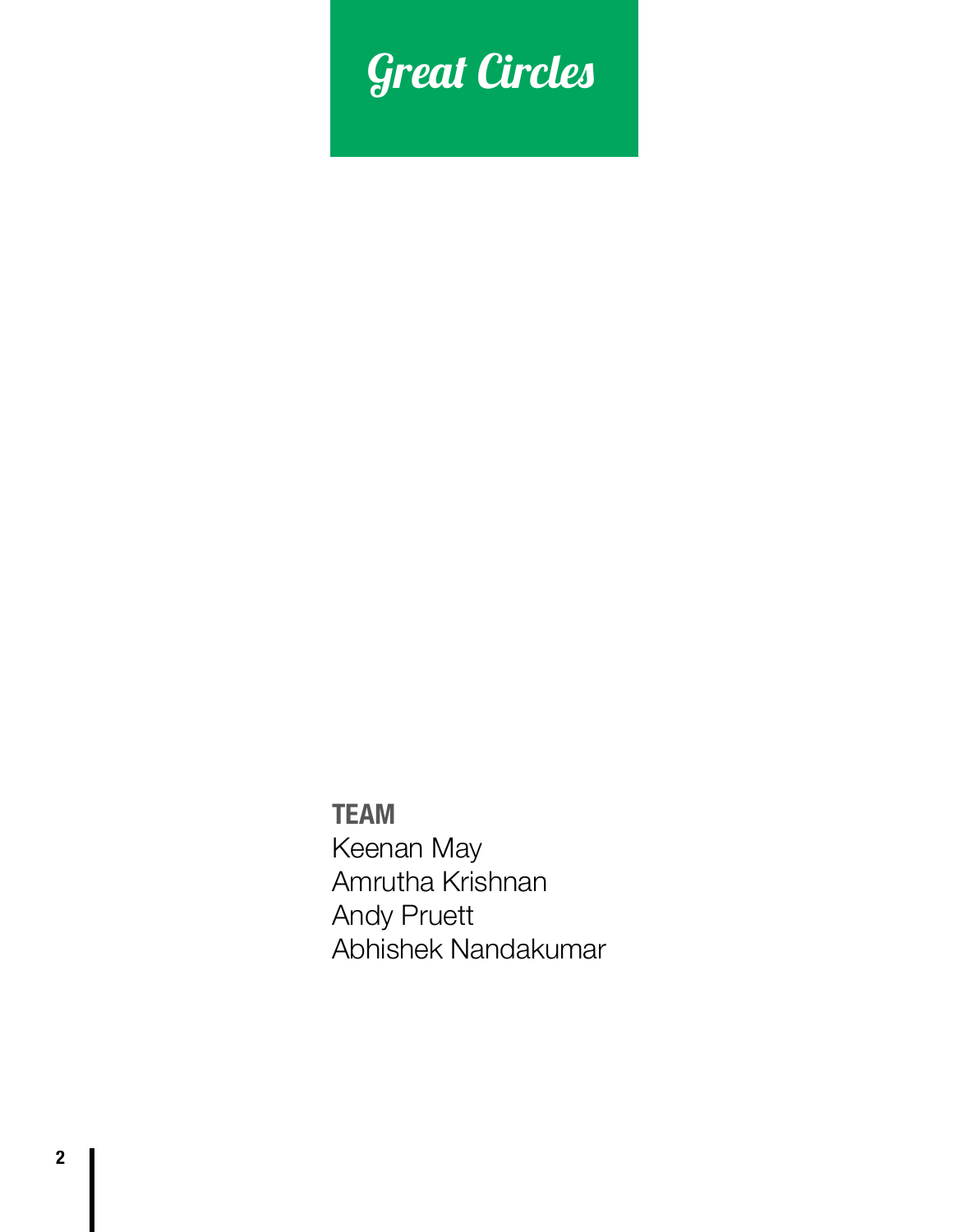# **CONTENTS**

## **EVALUATION GOALS**

| <b>Project Goals</b><br>Design of Study<br><b>Task Description</b><br>Prototype Changes and Challenges<br><b>Evaluation Setup</b> | 4<br>6<br>8           |
|-----------------------------------------------------------------------------------------------------------------------------------|-----------------------|
| <b>Evaluation Procedures</b><br><b>EFFECTIVENESS OF METHOD</b>                                                                    | 9                     |
| <b>Measurement Methods</b><br><b>Prototype Description</b><br><b>USABILITY TEST RESULTS</b>                                       | 10<br>10              |
| <b>SUS Questions</b><br><b>Usage Questions</b>                                                                                    | 12.<br>$\overline{4}$ |

| <b>Usage Questions</b> | 14 |
|------------------------|----|
| Key Interpretation     | 14 |
| Interactions           | 16 |
| Usage Data             | 22 |

## **FUTURE DIRECTIONS**

26

#### **CONTENTS**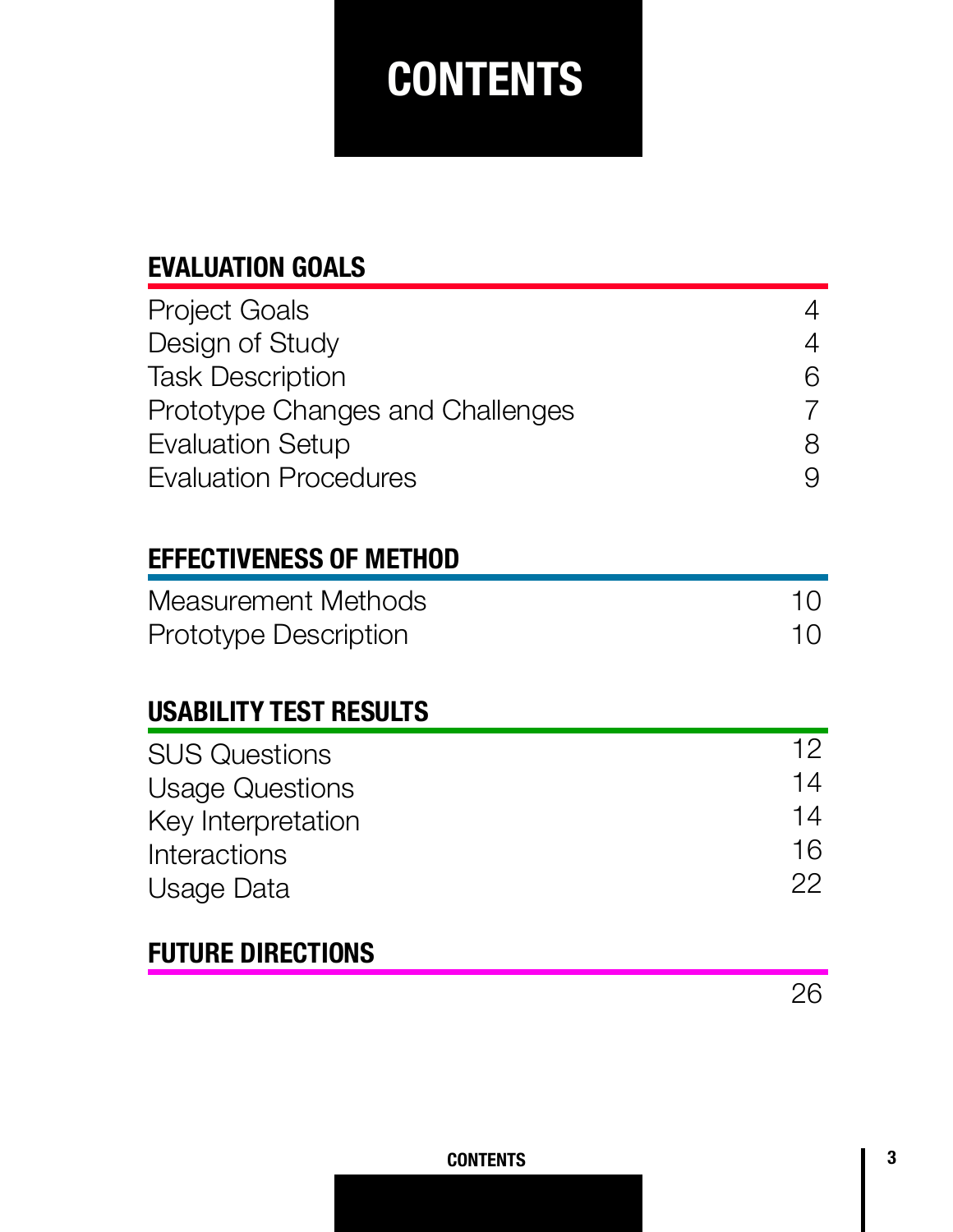**EVALUATION GOALS**

## **Project Goals**

Our overall goal was to facilitate car coownership by a small group living together using an ecosystem of car door interface, smart key, and online calendar. In the context

of this evaluation phase, we raised both a set of social questions and a set of usability questions. We tried to address both of these in a limited amount of time.

## **Design of Study**

#### **Overall Experiment Goals**

We wanted to test several elements of our prototype and their fitness to the problem space. These were foremost interaction in a novel setting in context, the intuition of what we perceived to be the most natural tasks in our problem situation, and the social

#### **Study Goals**

With this study we wanted to primarily focus on whether our interface worked, but also wanted to get indirectly at a few larger questions. Participants were asked to think aloud as they acted out individual usage scenarios, and evaluators asked follow up questions after each task. These questions assessed the ways in which the UI worked for each given scenario. They asked for details and confirmation about participant understanding and mental models ('what do you think would have happened had you done something else instead?') or hypothetical acceptance questions ('would you ever want to use this functionality, if it could mostly

implications of display and evaluating usage data, that is, testing whether the mental models that users constructed through interaction meshed with our own mental models as designers.

be automated?'). We tried to be attentive to the fact that our system involves more than just a key interacting directly with the screen, and incorporated tasks that were pure interpretation of system states, in addition to tasks involving moving in and out of the range of the device. Our goal was to test whether users were able to construct an accurate mental model of system functionality on the fly. As such, we tried to strike a balance between explaining enough to give participants the context necessary to frame questions (for example: "this light tells you something about the status of the car. What do you think it means?") without explicitly

#### **4 EVALUATION GOALS**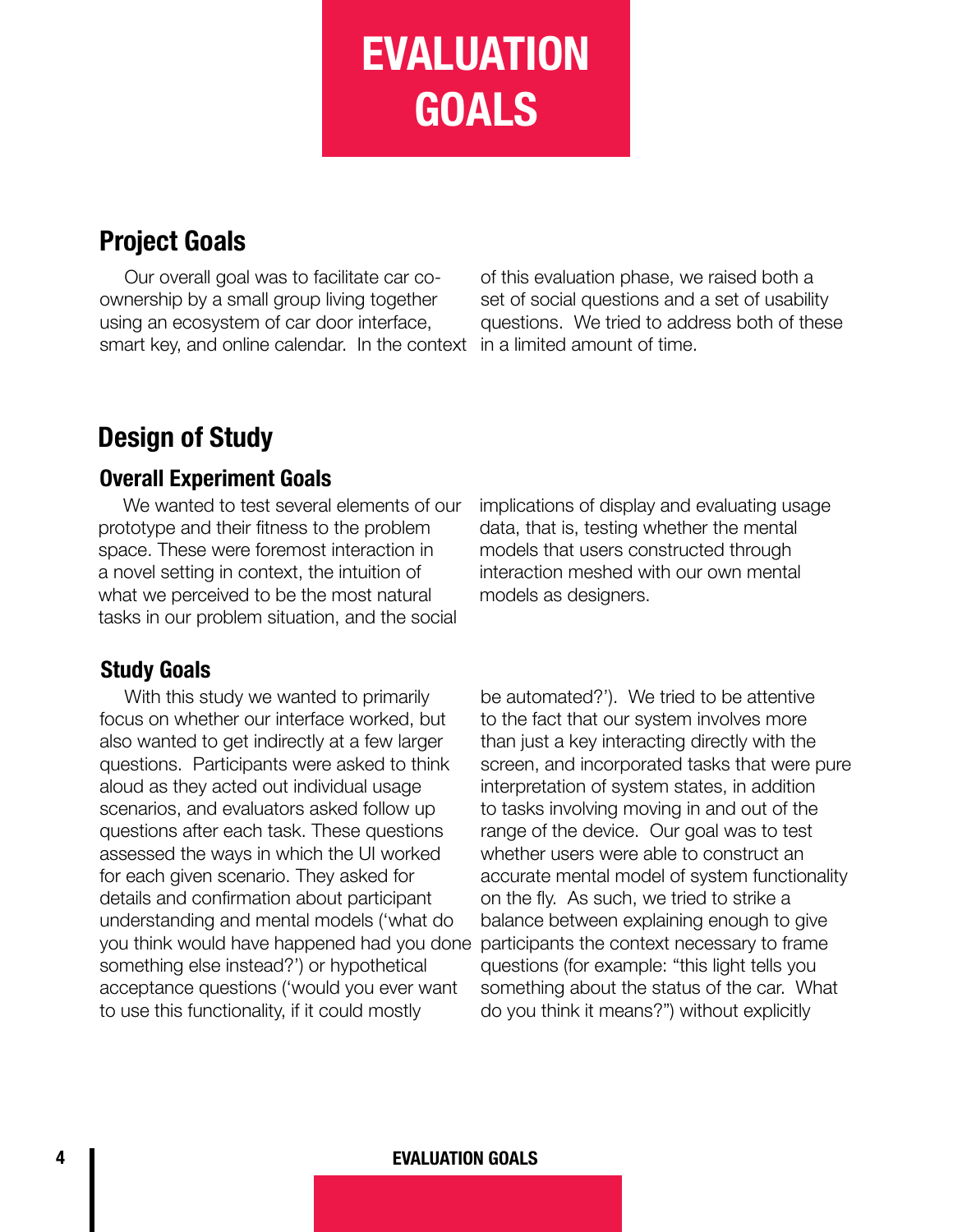explaining how the system works. We wanted to be able to get a sense for how well our prototype fit the user's model of how a car-sharing system should work, in addition to getting feedback on how well it works as currently laid out.

We also wanted to know whether a direct mapping interface would be preferred over a 'scroll-and-select' interface, the idea being that one or the other could be easier and more familiar to use, depending on the user's approach to the tasks. Coming from a television remote control perspective, the arrows and enter mode could be more

preferable. Coming from a car key fob perspective, the direct mapping commands analogous to the lock, unlock, alarm, and trunk release button set could be preferred.

To measure the social impact of our system, we created a set of charts based on simulated usage data and wanted to get attitude assessments of other users from the perspective of the participant dividing expenses using usage data. This would tell us whether or not collecting the data about time and distance allocation and sharing really had an impact on the feasible.

#### **Task Measurement Method**

We decided not to measure participant task times, for several reasons. The first was that all of our flows were relatively quick (none took over a minute, and many were almost instantaneous, involving no interaction with the car screen at all). What we were giving participants were scenarios rather than tasks, since we were also concerned with how they would approach a problem in the context of our system. We also realized that we could not both use a think-aloud protocol and measure task time, since the act of thinking aloud would artificially extend the time taken to carry out a task, and would not evenly effect every task and every participant. We also had made the decision to not support any flows other than the 'correct' one, which means that we could not measure task time in a realistic environment where errors were possible. That is, if a participant clicked the 'wrong' item, this would simply not work

instead of letting them dive down into an incorrect subscreen; any times garnered from this procedure would thus have not been accurate reflections of novice system behavior. Finally, the fact that we were measuring novice behavior meant that task times might be meaningless, anyway, since this system would likely be used primarily by experts familiar with its functionality. This left us with a relative lack of quantitative data.

To gather quantitative measures for usability, we used Likert scale questions about the overall system in addition to a Subjective Usability Score assessment (SUS, CITATION) after completion of all tasks. In retrospect, it might have been a good idea to have participants rate the intuitiveness of each individual task immediately after performing it, as general SUS scores did not have the resolution for us to gain much insight from them in terms of what the problem points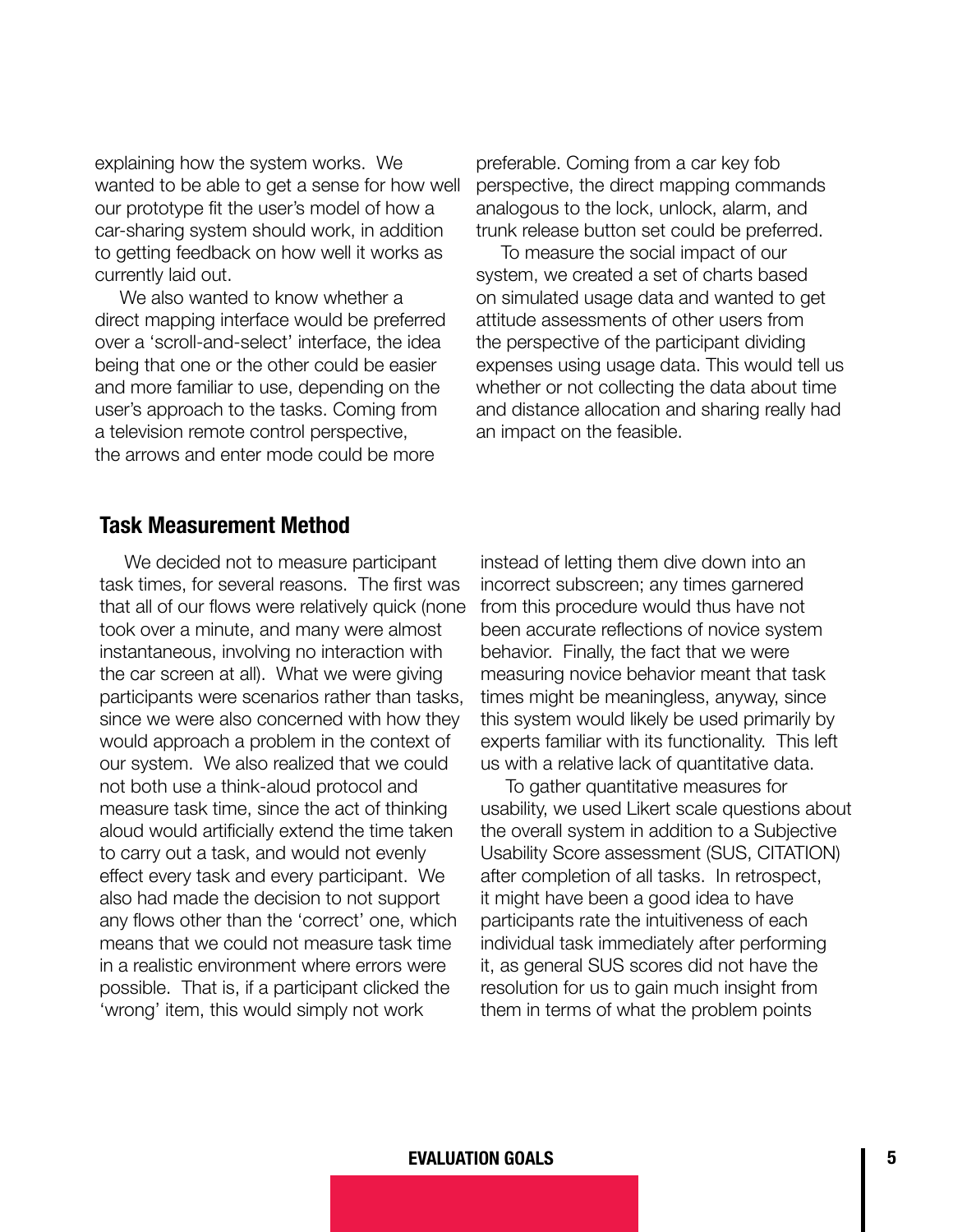were. Overall, the SUS was a useful tool because it is a canonical, accepted, and neutral measurement of usability impressions. We planned to use it to assess within participant agreement about usability in this context.

Finally, we handed out a brief questionnaire in addition to the SUS. The goals of the questionnaire were to understand the how

the users felt about the system in terms of ease of use, learnability, consistency and frequency of use. Additionally it was directed towards understanding social attitudes towards sharing the car. In order to understand this we even gave the participants a few graphs that depicted the car usage information and asked them to review the same

#### **Task Description**

We streamlined our list of tasks significantly further generalized the scenarios made our from earlier experiment plans, and specified in detail how to describe them in order to give consistent input to participants. We also

original questions more neutral than originally planned.

| <b>Evaluation Task Scenario</b>                                                                                                   | <b>UI Elements Tested</b>                | <b>Measuring Instrument/ Question</b>                                                                                                                  | <b>Values to be Measured</b>                                                   |
|-----------------------------------------------------------------------------------------------------------------------------------|------------------------------------------|--------------------------------------------------------------------------------------------------------------------------------------------------------|--------------------------------------------------------------------------------|
| You inspect the key in three different<br>circumstances: away from the car,<br>near the car, and within reach of the<br>car door. | key indicator color<br>scheme and icons  | What do you think the color and<br>presence of the indicators on the<br>key mean now? Is it clear that the<br>car is in communication with the<br>key? | intuitive color and cymbol<br>mapping, awareness of<br>feedback and visibility |
| You are at the car exterior, knowing<br>you are about to begin a scheduled<br>reservation of the car                              | claim your trip'<br>screen               | is it easy to drive without doing a<br>quick reserve?                                                                                                  | think aloud, stops, errors                                                     |
| Use the key to select 'the top<br>scheduled trip'                                                                                 | key/ UI mapping                          | is the control intuitive?, is it clear<br>that you can scroll this far down?                                                                           | think aloud, stops, errors                                                     |
| You have an errand that will require<br>the car for about 45 minutes, you are<br>at the car exterior                              | quick reserve<br>sequence                | How easy is it to quickly reserve the<br>$car + go?$                                                                                                   | think aloud, stops, errors                                                     |
| You arrive at your away-destination<br>and exit the car                                                                           | the 'exit/continue<br>trip' screen       | Is it clear whether you press end<br>trip or not, mid-trip?                                                                                            | whether user does the right<br>thing, think aloud                              |
| You are out on a trip, finishing the<br>errand at your away-destination and<br>you return to the car.                             | the 'exit/continue<br>trip' screen       | Is it clear that the car will auto-<br>unlock here?                                                                                                    | whether user does the right<br>thing, think aloud                              |
| You are away from the car, you look at<br>the key, and it shows some time<br>formatted numerals. What does this<br>mean?          | the key time display                     | can the user interpret the time<br>display?                                                                                                            | Is user intuition interpreting<br>this as time remaining or clock<br>time?     |
| You get home from your trip. What do the end/continue trip is it clear how to end a trip/<br>you do?                              | screen                                   | whether it is necessary?                                                                                                                               | time taken, user commits<br>proper action                                      |
| you want to know what the car is<br>doing later.                                                                                  | the display of public/<br>private events | Which events are joinable?                                                                                                                             | think aloud                                                                    |
| You see that your roommate is going<br>to the store later. Join their trip.                                                       | upcoming trips, join<br>trip screen      | whether its obvious how you would<br>join a trip. Is there enough<br>feedback to indicate you joined?                                                  | think aloud, stops, errors                                                     |

#### **6 EVALUATION GOALS**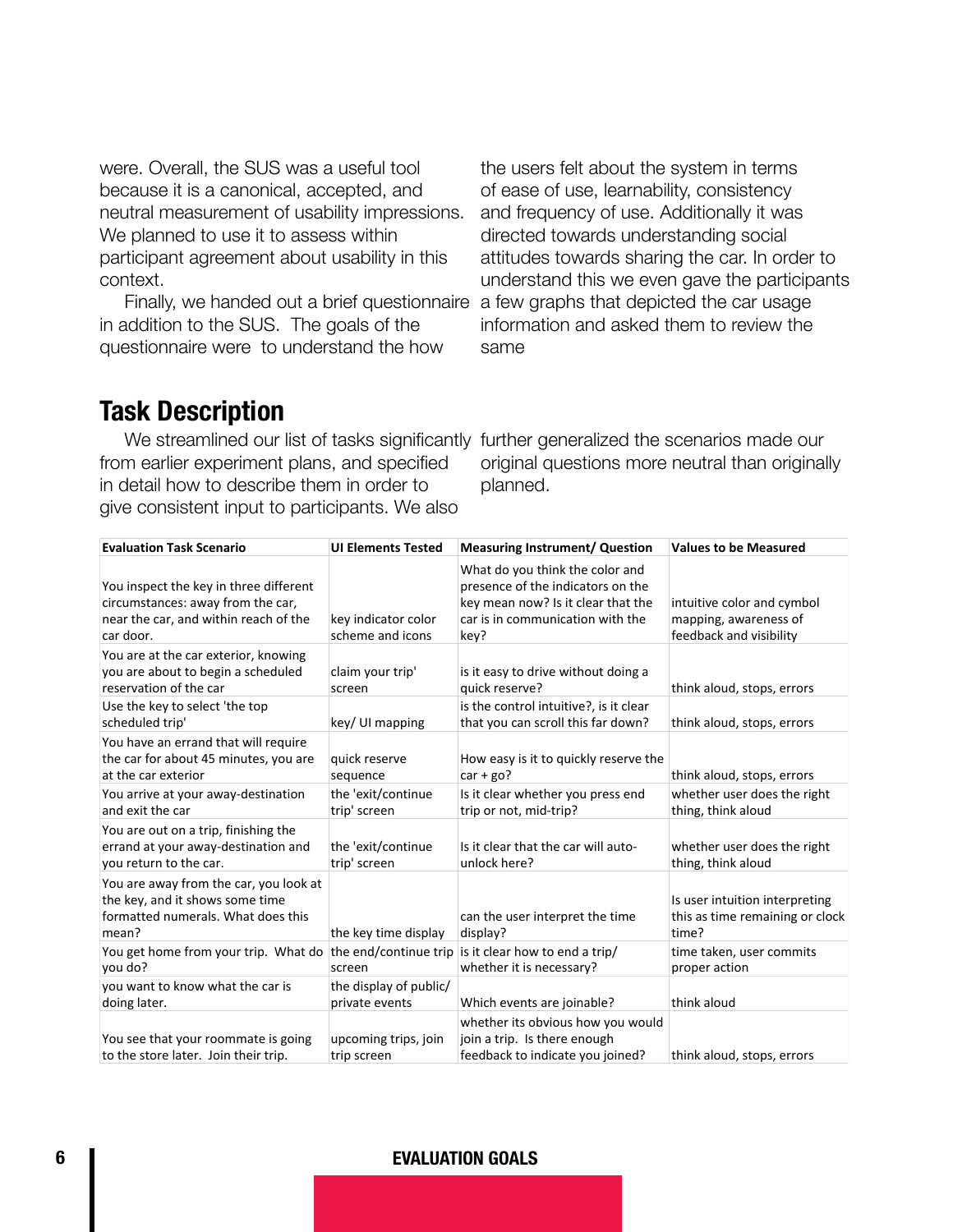| <b>Evaluation Task Scenario</b>                                                                                                                 | <b>UI Elements Tested</b>          | <b>Measuring Instrument/ Question</b>                                                                                                                       | <b>Values to be Measured</b>                        |
|-------------------------------------------------------------------------------------------------------------------------------------------------|------------------------------------|-------------------------------------------------------------------------------------------------------------------------------------------------------------|-----------------------------------------------------|
| You are on campus, your roommate(en<br>experimenter) has the the car on<br>campus also, and you want to get a<br>ride home.                     | join in progress<br>screen         | how obvious it is that you can join.<br>Does the user feel restricted by this<br>screen?                                                                    | think aloud, stops, errors                          |
| You are in the middle of a trip (on<br>campus), and your roommate wants to<br>catch a ride.                                                     | add person screen                  | whether it is clear how to add<br>people/ is it clear who (on the<br>display) is part of the trip, and who<br>isnt                                          | think aloud, stops, errors                          |
| you are in the middle of a trip, and you<br>drop off your roommate (we role play<br>the roommate). Get back in to drive<br>without your friend. | the 'exit/continue<br>trip' screen | is it clear that someone can just<br>'leave' a trip?                                                                                                        | think aloud, stops, errors                          |
| At the end of the month, you want to<br>divide up the costs of usage.                                                                           | simulation)                        | can a consensus be reached? Is<br>there missing or extra info? Info<br>car info screen (paper easy to understand?, self-reported<br>randomness of decision? | convergence of sentiment,<br>and allocation amounts |

## **Prototype Changes and Challenges**

To conduct our evaluation, we had to allow each affording the corresponding input our participants to experience all our test scenarios while using our smart key system. We extended the single all-inclusive prototype we designed to incorporate twelve scenarios. These scenarios were designed to specifically allow participants to think aloud. As a result, we were able to test all parts of the system visible and invisible.

The process involved duplicating the initial trial application and including contextual information from each scenario that the design of our study described.

Apart fromt the two initial applications - Car Window UI and Smart Key, we now built a debugging controller for the car window, which would allow us to dynamically load the scenario that we wanted our user to experience next. We created fields to indicate the name of the participant and initial lock state. On submission of this form, the Car Window UI recognized these changes and reflected them immediately.

We had two variants of our prototype-

mechanism of the user either performing a conventional cursor movement on the interface using the smart key, or directly mapping the buttons on the smart key to the actions on the Window UI.

We created a lock switch in the debug controller that would allow us to change the lock status of the car door while transmitting information about the current context of the car to the smart key. This allowed us to simulate the car's awareness of the proximity of the user and the presence of the smart key. By illuminating the indicator lights on the smart key in various colors, we hoped to increase the visibility and transparency of the system's ambient behavior.

To allow for the accurate projection of the interface on the plane of the glass, we applied a 2D transformation using CSS3 that allowed us to tilt the application and confine it to the edges of the holographic film applied on the window.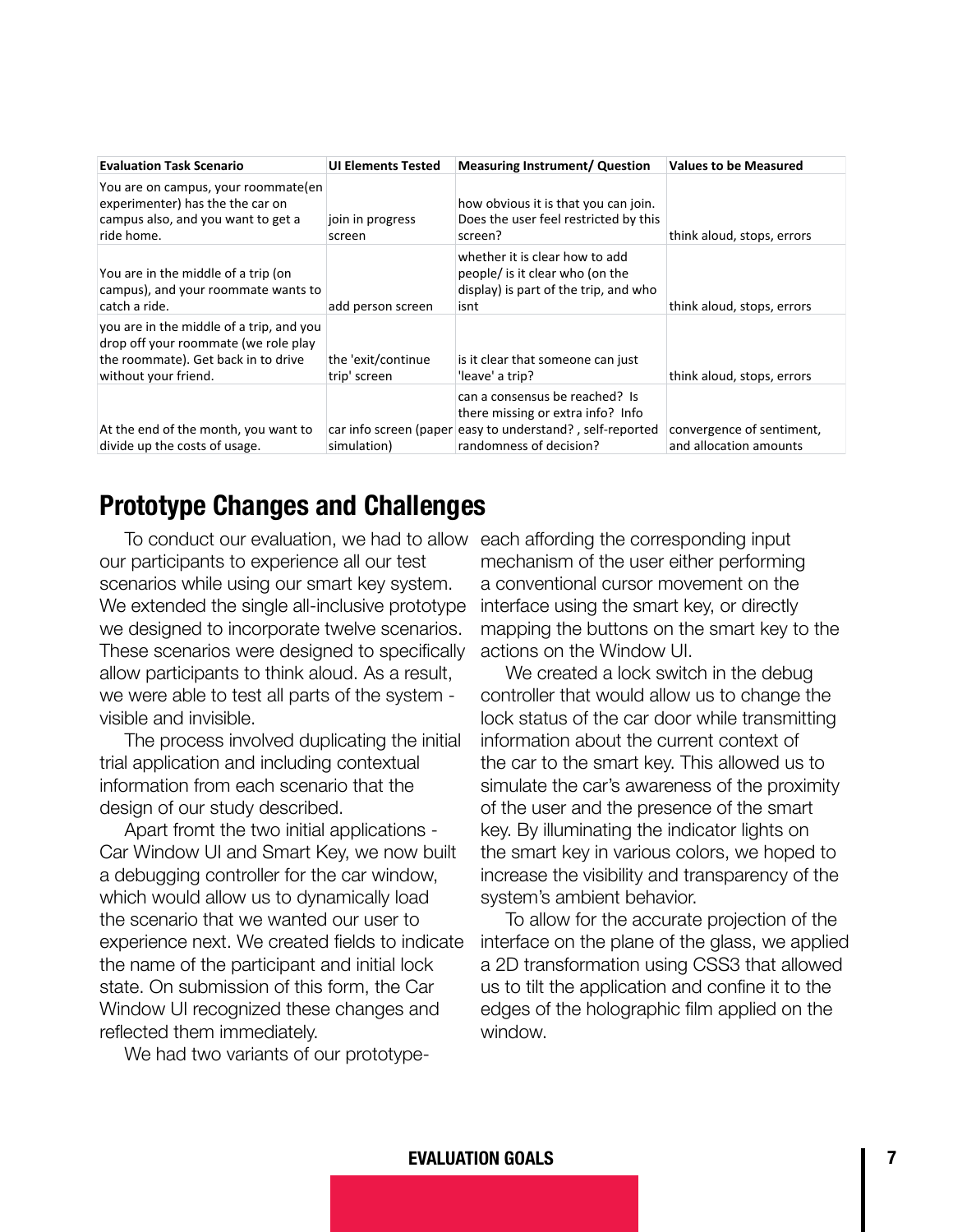### **Evaluation Setup**

All aspects of the study were IRB approved. This actually forced us to think about our intentions and plan tasks and protocols in great detail, which helped us carry out the experiment.

As for subject recruitment procedures, we did not have any active exclusion policies for this study. We primarily recruited Georgia Tech graduate student from the Tech Square Research Building among friends and peers. In some cases we informally traded group members with other groups. While this is hardly an impartial sample, for our purposes it actually worked rather well, as some users voluntarily assumed the role of heuristic evaluator. However, these were generally people familiar with a variety of user interface conventions, and our results may have been skewed by this fact.

The apparatus for the study was our prototype, setup in a lab room in the Technology Square Research. It was our optically treated Nissan Maxima car door, a projector, two laptop computers, and an iPhone. We wanted to use an actual door in order to model the actual usage conditions. We also made sure that lighting was as strong and direct as as possible in order to simulate the effect of sunlight. However, could have done more to increase external validity; for example, we might have dirtied or fogged the surface of the door, used very strong lighting, or performed trials in exterior daylight. One laptop was used to serve the video to the projector and host the site. The other laptop was used to proceed through

the preprogrammed scenarios in the backend and edit configuration files from behind the scenes.

Door - people understood that a door has certain innate interactions associated with the structure: opening, closing, operating the handle, etc. When participants were asked what they would do if they had reserved the car, they said that they might try (one participant actually reached for the handle) to physically open the car door to show what the real world interaction would be like. This helped us understand usage intricacies beyond what would have been possible had we limited ourselves to using paper and cardboard for the construction.

Line on floor. We wanted to be able to replicate how current smart key systems work. They already sense the driver's proximity to the car and help unlock the door when the user tries to pull the handle. To help users not familiar with smart keys understand how our system augments this experience, we decided to use yellow tape three feet away from the car door as a line to help simulate the range within which the smart key could be detected by the car. Ambient functionality such as having the door unlock or lock automatically based on the users' proximity were easier to understand by drawing this line.

Single iPhone: We prototyped our application so that only the driver of the car may be able to control the interface on their

#### **8 EVALUATION GOALS**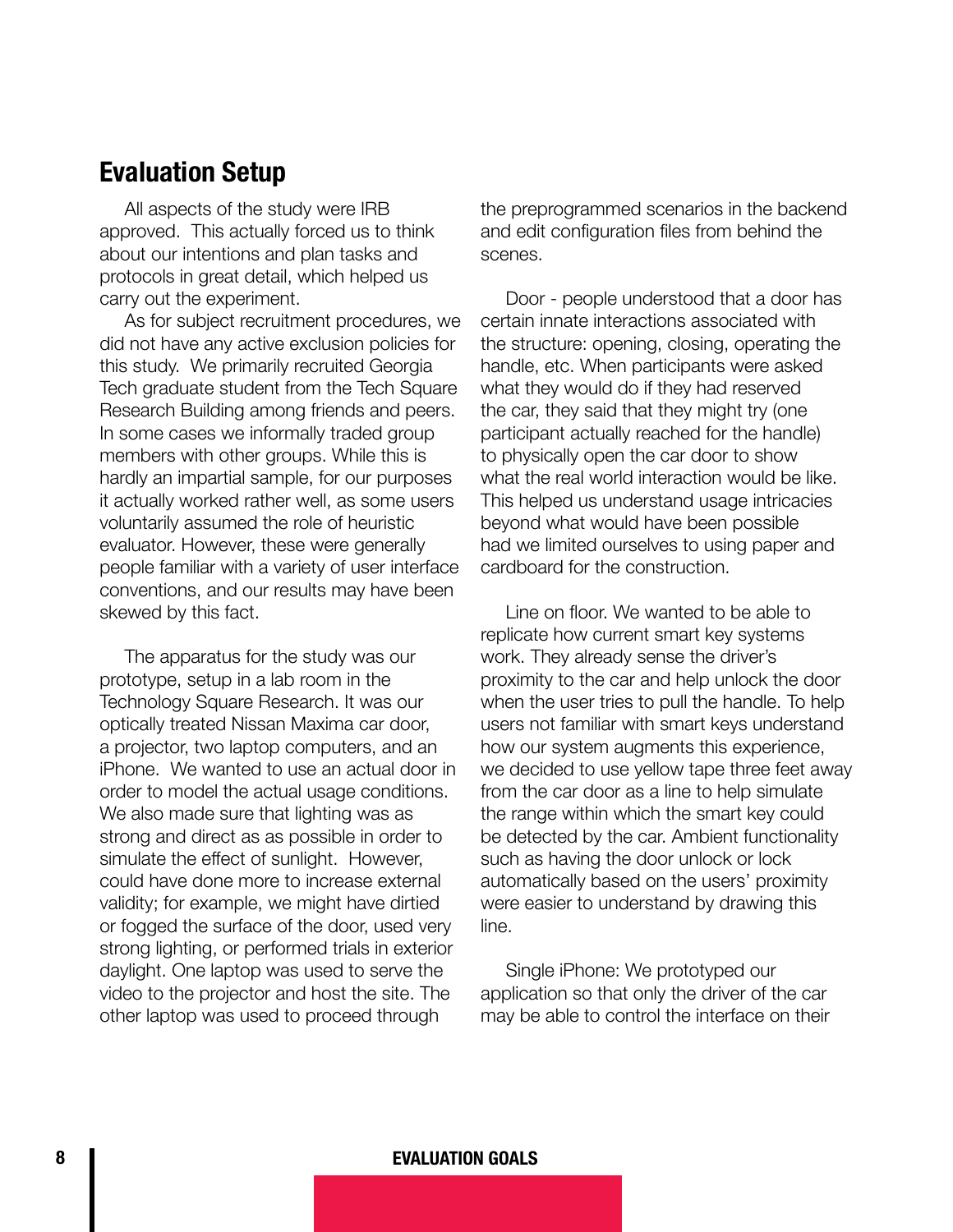window. This allowed us to use a single iPhone to simulate all the interactions required for our trials.

Printed usage data: To lend focus on the web application component of our system that provides a calendar to reserve the car and see statistics on usage, we provided

### **Evaluation Procedures**

**Recruitment:** We used word of mouth to recruit participants, inviting them to try our project interface and telling them it was about a smart key.

**Task Evaluation:** Introduced the participants to the project concept and completed consent document.

Meanwhile, inserted participant name into the interface parameters to personalize the view. Presented the key/iphone to the participant and explained that it is a simulation. Presented the door and explained that it meant to symbolize a complete car in an outdoor or garaged setting. Pointed out that the yellow caution tape on the floor was not a warning, just an indicator of distance to the door.

Gave a description of the overall system and its context of use without explicitly describing the user interactions. We didn't

our users with the printed copies of the statistical information generated by the web application. We asked our participants to make choices of cost allocation and rate other users' behavioral aspects on a likert scale to understand how this information would be useful at a glance.

say, "press button X". We set up the scenario with a short prompt, then observed and guided.

We then had them perform the various trials as discussed previously. While performing the tasks we asked the users to think aloud so as to know how they users perceive the system. At the same time we also recorded the think aloud so not to loose any information as well as to analyze it post the evaluations. All the participants were notified beforehand about the recordings and they all gave consent for the same.

Once all the trials were performed we gave each participant a set of graphs that depicted the car usage information and then asked them about their opinions regarding the same. In addition, we had users complete the SUS for the car door system, after the usage task was complete.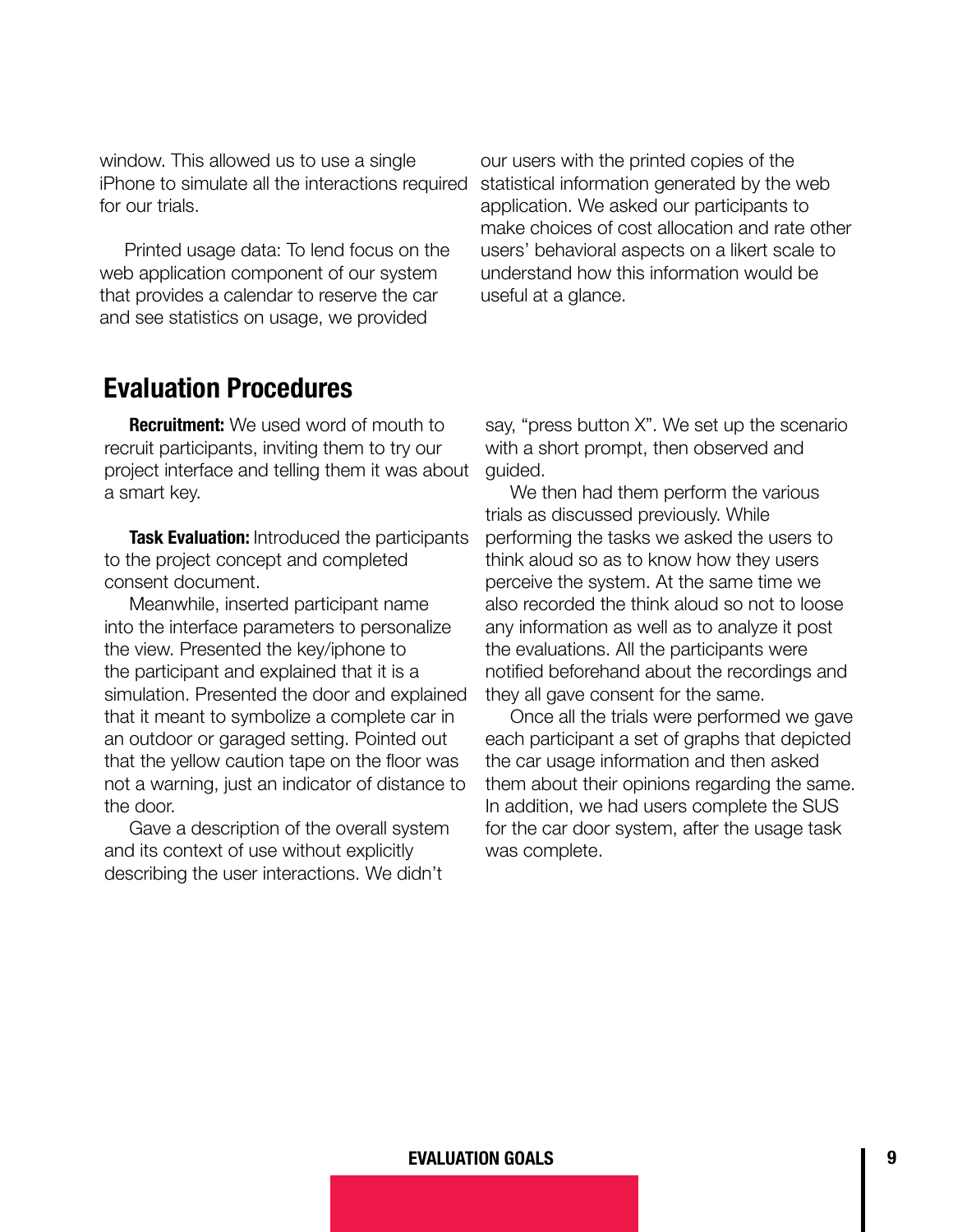# **EFFECTIVENESS OF METHODS**

## **Measurement Methods**

While our evaluation generally served our purposes, there were significant pitfalls and perks to our approach.

As mentioned earlier, the majority of our data was highly qualitative in nature. We were not able to effectively code this data, so it became difficult to attempt objective

evaluation of different aspects of the system. However, the focus on supporting openended response and feedback (due to the emphasis on questions and the decision to use think-alounds instead of timing tasks) gave us a wealth of useful design insights

## **Prototype Discussion**

The key prototype brought a sense of realism to the experiment and users expected the action-reaction time to be immediate as one would expect with current smart keys. The time taken for the previous action to have its effect on the system resulted in an experience that felt less natural. Users had to repeatedly look at the prototype key to make sure they were pressing the right buttons when they felt their some of their actions did not have an effect. We understood that prototyping a physical key might have improved the experience of using the system.

While the SUS told us that users generally thought our system was usable and useful, this did not actually give us much useful insight, since, after all, our flows and tasks were extremely simple (often just one, or zero, clicks).

Some features of the prototype limited the effectiveness of our evaluation. Using a web based system to tie the interaction views together, we achieved high quality in the look

and feel of the door UI, but low fidelity in the qualities that mattered for the key. In addition, the interaction design was skeletal and looked like it could do more than was actually functional.

The high fidelity of the look and feel of the door UI prototype we made captured the visual aesthetic, but the interactions were not completely programmed and did not allow completely free browsing and exploration. In our evaluation, we displayed UI views that implied many functions that were possible, even though these were not implemented. Indicators on the door and key were implemented, and feedback measured, but visibility of the indicators could be improved. The key prototype was relatively low in requisite fidelity when it came to evaluating the naturalness element of the key designs. In the script for our evaluation trials, we clearly state that the smartphone was a simulation of what should be a tangible key fob. However, simply saying so was no substitute for the real thing.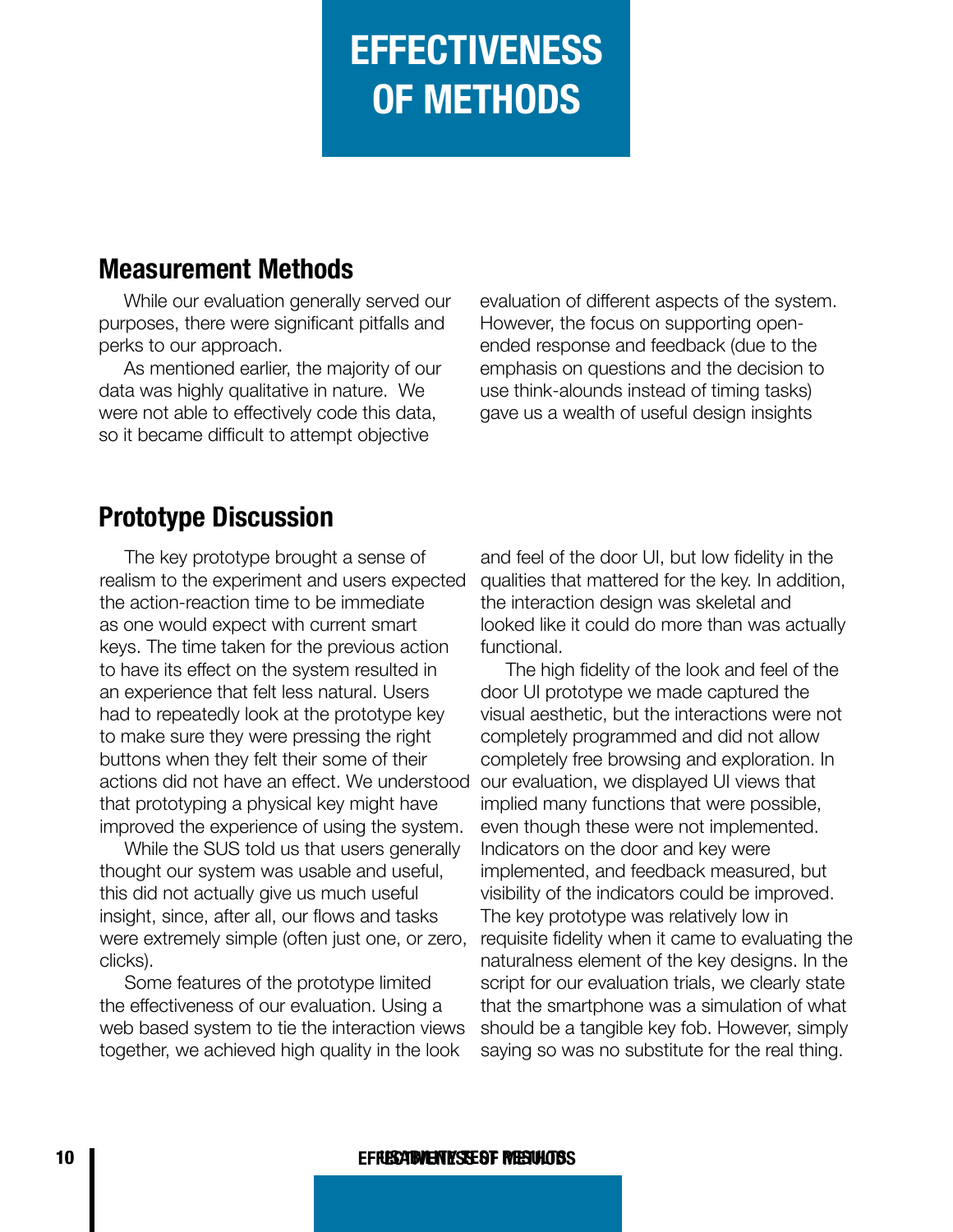A real tangible object with pressable buttons and indicator lights would be a much better tool for the kinds of intuition and ease of use factors we were testing.

For example, many participants attempted to touch the status display icons on the key. We were unsure if this was due to the affordance of a touchscreen, the low contrast of the actual buttons, or whether these display items actually looked like they should have been buttons. One participant also experienced significant system lag, perhaps due to local wifi traffic, and had to have their session cut short. These issues represent external validity problems, but in our view did not seriously damage the quality of the results, as participants seemed tolerant of minor inconveniences, understanding that it was a prototype. However, evaluation of the alternate input method (absolute mapping) was hampered by the fact that any actual implementation of this method would employ tactile coding of button identity. The images of button shapes lacked the necessary feel quality. Several participants stated that this method would be more appealing and usable if buttons had a tangible shape so that they could be felt in low light conditions, from a user's pocket, etc. Thus, while our chosen prototype method did not allow us to correctly evaluate this interaction method, user feedback was still informative. Even the cursor set of materials.movement design would have benefitted from tactile buttons. Touch screen displays in general require visual attention to correctly locate the active areas of the screen. When the participants had to divide their attention by looking back and forth alternately at the screen and key, their performance in the tasks was reduced and this reduced the evaluative

strength of these tasks.

These all stem from a time and resources limit, and decisions about where to allocate those resources to fidelity along different dimensions of design. We felt that although there were gaps in our trial prototype, we were still correct in our decision to put effort into starting from a very extensible framework, a web UI, and fill in what we could along the way. Partly, we were still deciding what elements of the system would be most worth testing, and ultimately we only programmed the required tasks. Not only that, we budgeted time and effort to planning ahead in our design for inserting and deleting different interaction components such as sounds, external lighting, and sensor input. Working with an agile style in a very generalized prototyping framework enabled us to develop the minimum functionality necessary. For example, we had proposed using interactive scripting to recall system views and actions from a server. The goal was to allow a separation between experiment design parameters and the UI implementation. When time ran short, we were able to take the JSON data parameters from our experiment design and repurpose them as design documents for hard coded web pages. In this case, by designing for generality we were able to collapse our goals and adapt the working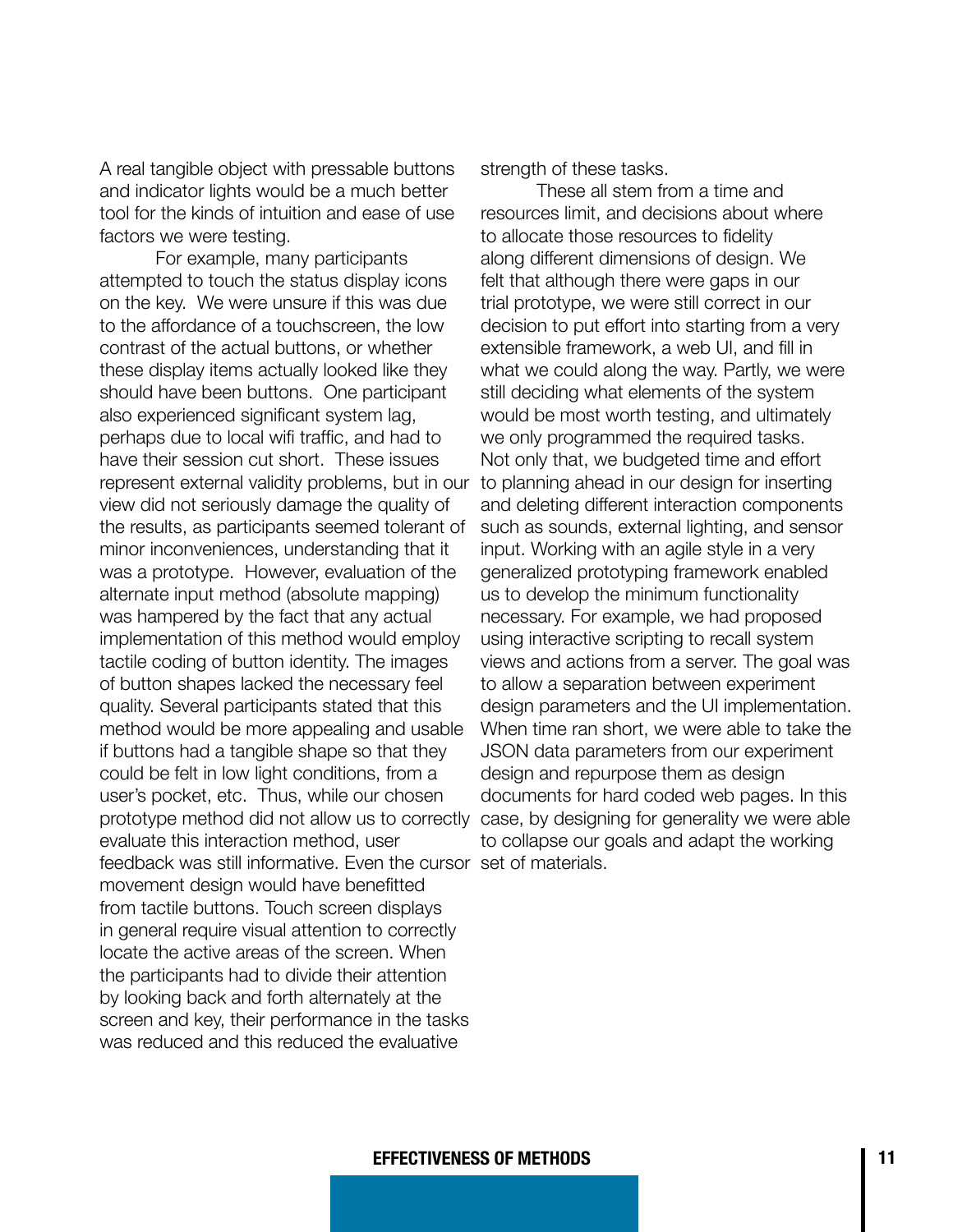# **USABILITY TEST RESULTS**

## **SUS Results**

The SUS results were generally positive, with a high rating of around 4.0 with a standard deviation of within 1 point for each question. The result for question 2, "I found the system unnecessarily complex" was low (2.8) with a standard deviation of .84. In addition, question 6 "I thought there was too much inconsistency in this system" garnered a this system frequently." This indicates that score of 3.2, with a standard deviation of .45. One potential explanation for these results is

the inconsistency between tasks that require direct button input and tasks that require implied input (leaving/ entering the presence of the car), and the fact that some button interactions were perceived as unnecessary (add/remove, specifically). The highest rating was 4.2, for "I think that I would like to use users can see themselves using the system, despite some inconsistencies.



**12 USABILITY TEST RESULTS**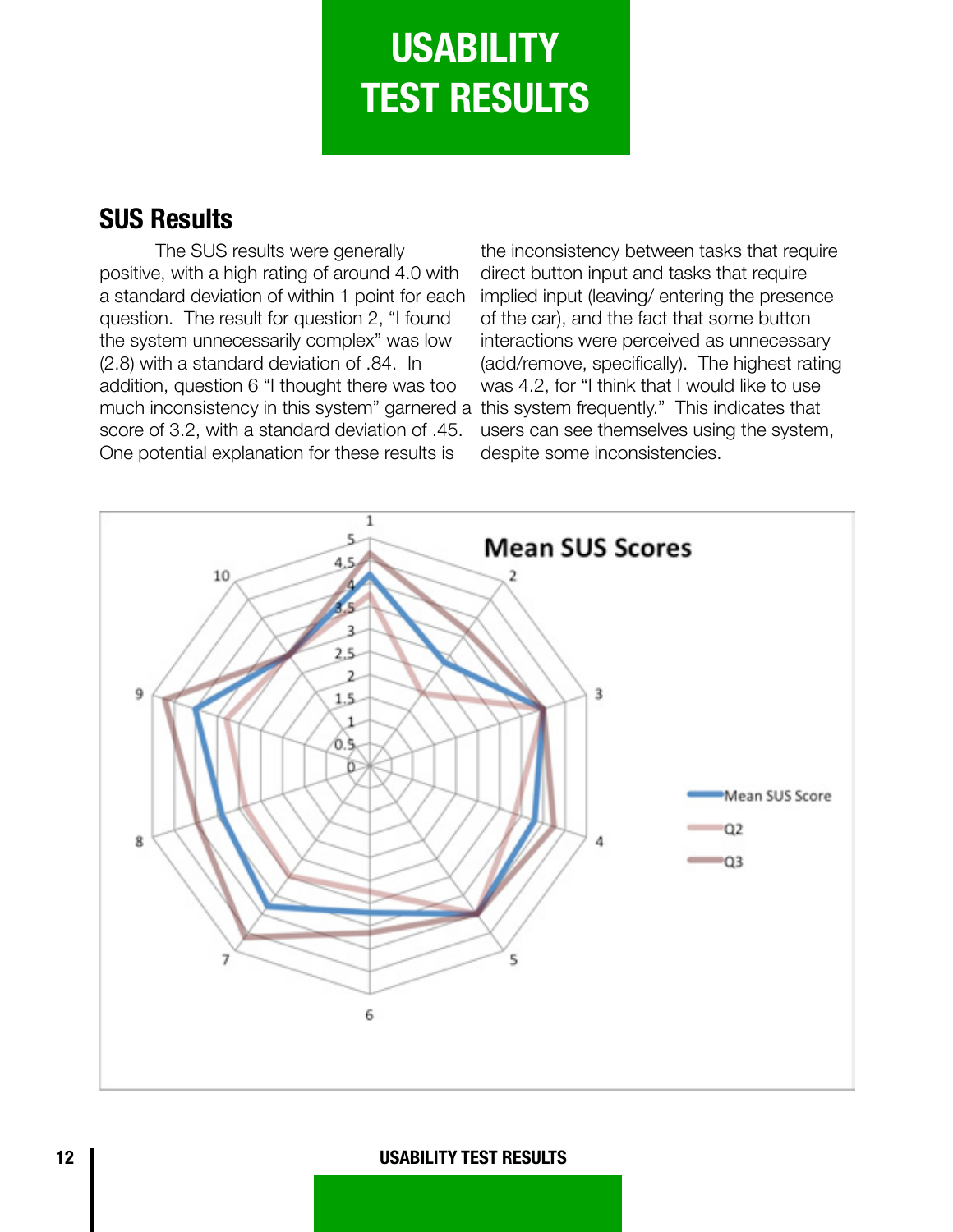

#### **USABILITY TEST RESULTS 13**

definitely check the car to see the upcoming trips

**Add** Ska to make it joinable. know clearly what the terms means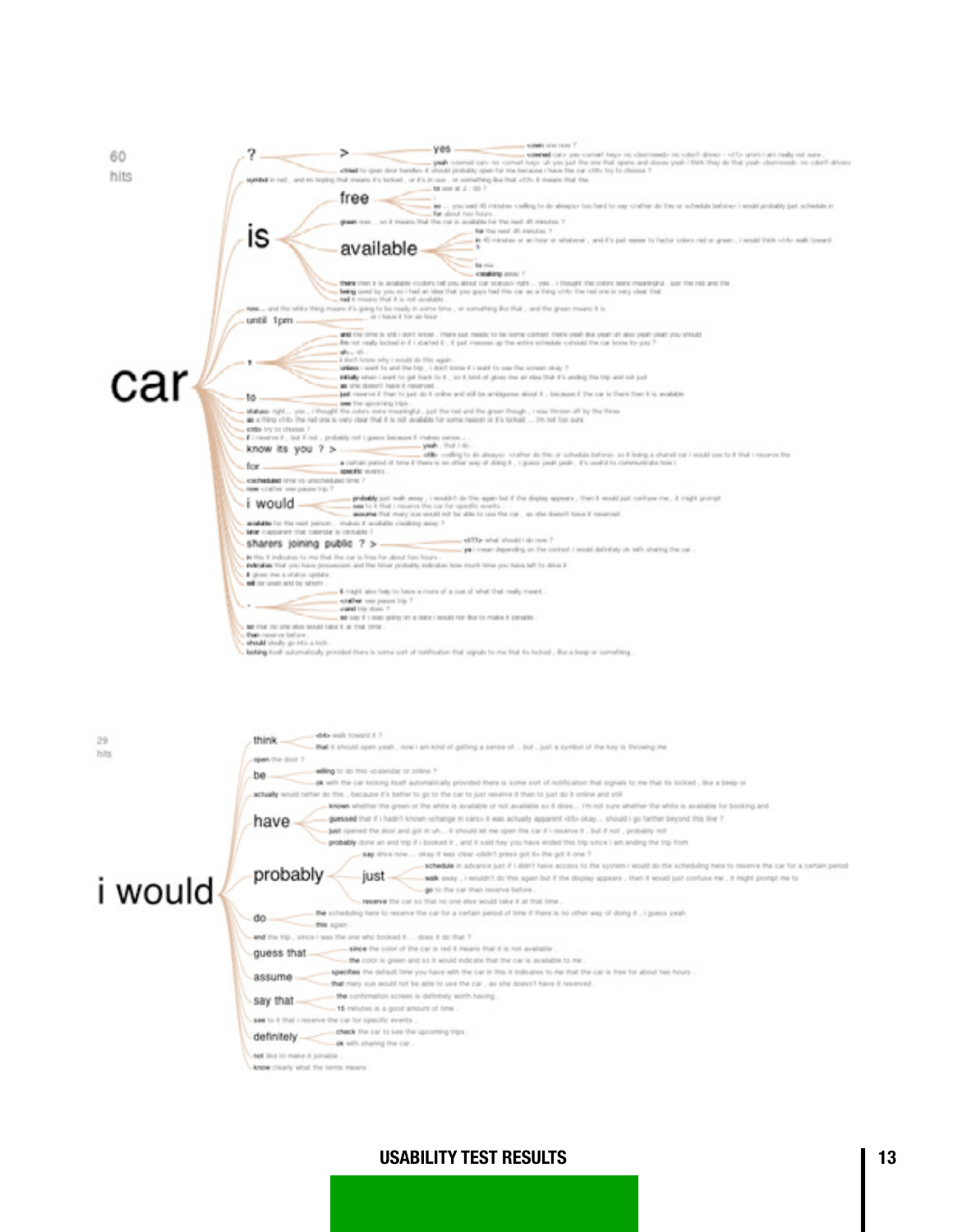#### **Usage Questions**

Before completing tasks, users responded to some basic usage questions. Most users had not used a smart key, which meant that we could not leverage existing models of smart key functionality. Users were split on whether they currently owned a car, but all had driven at some point. No users

had borrowed a car recently. While our sample group was too small to make strong statements about these user properties, it was clear from user responses that the concept of a proximity-sensing key was relatively unfamiliar.

### **Key Interpretation**

During the first three tasks, which involved interpretation of the key states, participants had a fairly consistent set of problems. One general theme was that the meaning of the timer display was unclear- one participant interpreted this as the current time, and several others interpreted the timer as a specification of when the car would next change status. Several users did interpret this as a timer (which was our intention). It was also unclear that the color of the car light was linked to the status of the timer, and many of our users did not realize that we intended the timer to mean different things depending on the color of the car. In future design iterations, we will put more thought into the grouping of the car and timer, either by coloring the timer red, green or white or by visually grouping the car and timer in a more obvious manner. Users also tended to be unclear on the fact that the meaning of the timer changes when the car state changes. One user actually correctly interpreted everything correctly immediately. Our general impression was that the light states, if not the timer state, were actually fairly intuitive, but that we did not explicitly give the user the proper hooks

to develop a good mental model. What this would entail would be adding a simple text description, or more descriptive iconography (perhaps a user 'in' the car or not, and the car in a 'garage' or not, harkening back to our previous phone app design). One user did report wanting a simpler scheme of green and red car states, which is something we might consider. However, this user was able to ascertain the meaning of the states with some exposure. This user could not see the purpose of having three car light states, specifying that her task was to know whether she could go get in the car and drive at a given moment, or not (regardless of reservation). It is apparent that information about the real status of the car 'at home' or 'not at home' should be separate from information about reservations and intent. In addition, we found that users were unable to interpret the meaning of the key light, either failing to notice it entirely or thinking that it was an unlock button, or other indication of unlocking privileges. The use of the 'key' visual tied this too strongly to notions of locking and unlocking, and provided too strong of an affordance for something that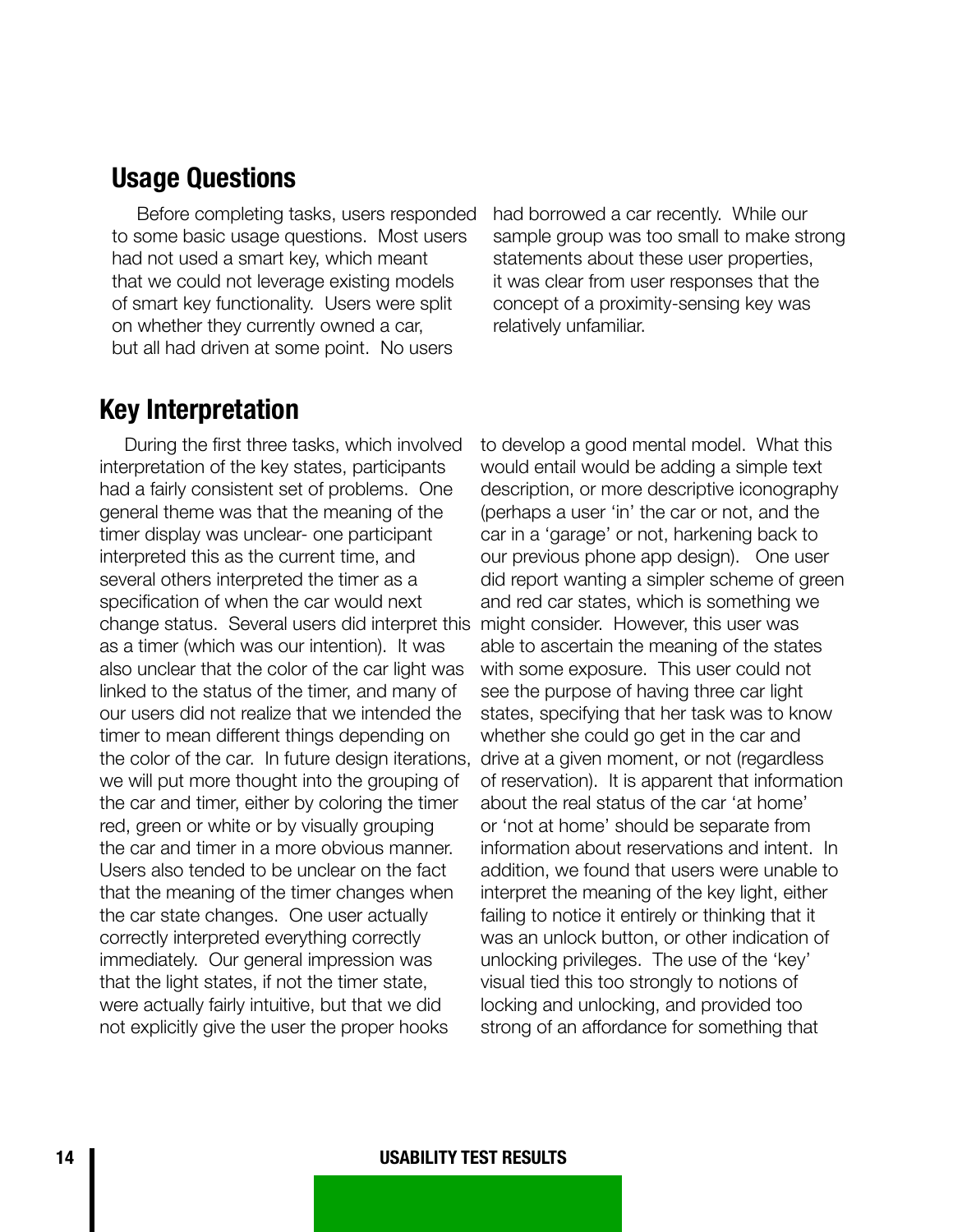was meant to be a passive information display. As such, in subsequent iteration of this system, we would try separating out the actual car status indicator from the indication of usage intent. We would have one light that used the explicit, descriptive iconography of a car in a garage or not in a garage (a bit hard to do with backlighting and no display, but possible) to indicate the presence of the car. We would eliminate the key light entirely, since the connectivity is implied by the fact that the screen turns on (we might add some wireless bars at the end of the remote in order to keep this clarifying element, but it is not necessary based off of user feedback). The second light and timer would be spatially grouped, and would work in the following way. There are three backlit text areas reading 'next', 'left', and 'free until'. In concurrence with the expectations of most of the users,

the time display would give an absolute time, and not a relative one. However, when a user's reservation begins, the time display would switch to a countdown, and begin strobing. This gives a clear indication that time is slipping away, and that the user should be taking advantage of their reservation. This was the whole point in showing the 'green' car state in the first place, but this was not clear to our users. Our main takeaway from the trials testing key state interpretation was that while the mental model we were asking users to construct was an intuitive one, we did it in a way that was too symbolic and inferential as opposed to descriptive, and tried to have simple iconography carry to much subtle information content. The new schema would support the variety of user approaches to a greater extent, and provides less room for differing interpretations.





#### **USABILITY TEST RESULTS 15**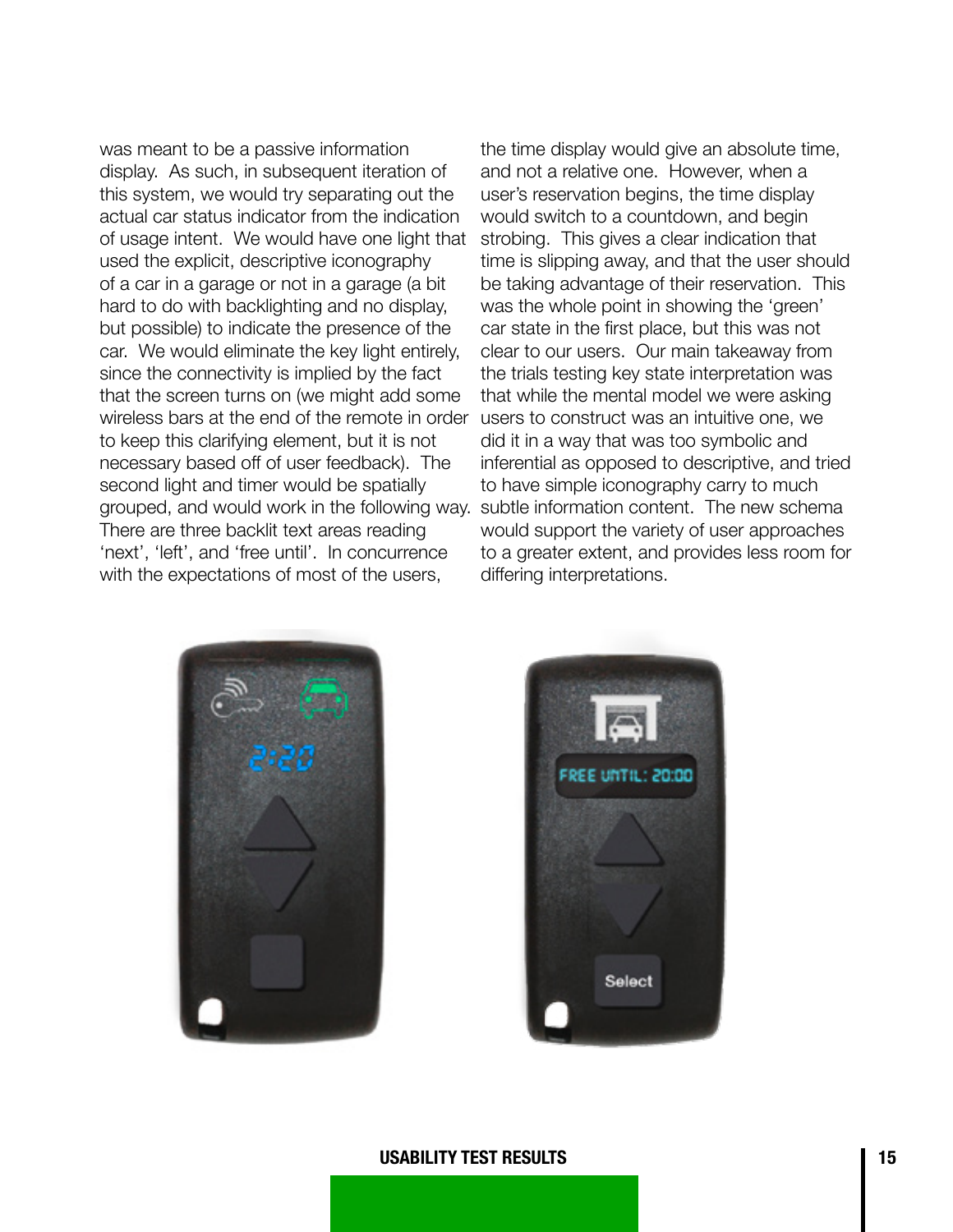#### **Basic Interactions**

The fourth task, in which users simply had to approach the car and discuss their reaction, revealed (as mentioned earlier) that the status of the key connect icon was ambiguous. One user did not even notice the change, even after several steps forward and away from the interface. Some users were aware of the meaning of the key, but we realized that its information content is redundant, since the window turning on indicates a good connection anyway. Users were generally clear that the window had 'sensed' their presence.

The fifth task was simple selection with the scrolling key. Users were quick to master this interaction style; however, two issues did arise. First, one users expected there to be 'wraparound' selection, and was surprised to find this absent. Another user was unclear that the 'square' button on the key was a for selection; as such, our key redesign mockup changes this button to explicitly read 'select' and to be shaped less like the 'stop' function on a media player.

#### **'Drive Now'**

Task six, which was to 'drive now' when a reservation had previously been made online, brought up several interesting points. Users were generally very comfortable with the flow, which is literally one or two clicks. However, several users did not see the purpose of 'drive now' in this context, and specified that they would simply enter the car if it had been reserved for them. This brought up an interesting point, which was that 'drive now' essentially had no purpose in this context, other than to force users to spend a moment attending to the interface and potentially notice schedule details. Most users did appreciate the presence of the 'got it' page in that it added confirmation and feedback, however. This led us to ways of considering how to eliminate 'drive now' when it was not appropriate while still providing adequate indication of how long a reservation was for and when it would end. Finally, some users

wanted more feedback that a successful click had taken place, rather than an instant page change.

Task seven, in which a user reserves the car for 45 minutes, generally had a flow that users found very simple. However, some users went to the calendar interface first, intending to add an event either in or directly before or after the calendar events This led us to the realization that we needed to support more flexible joining behaviors at the door. One user wanted to be able to quickly reserve the car from now until the next reservation, or to reserve all of the time between two reservations. While it is unclear whether this would support the kinds of conscientious social behaviors we want to encourage, supporting this flow would definitely be worth testing. Essentially, there would be a '+' function between each calendar reservation (and before the first one)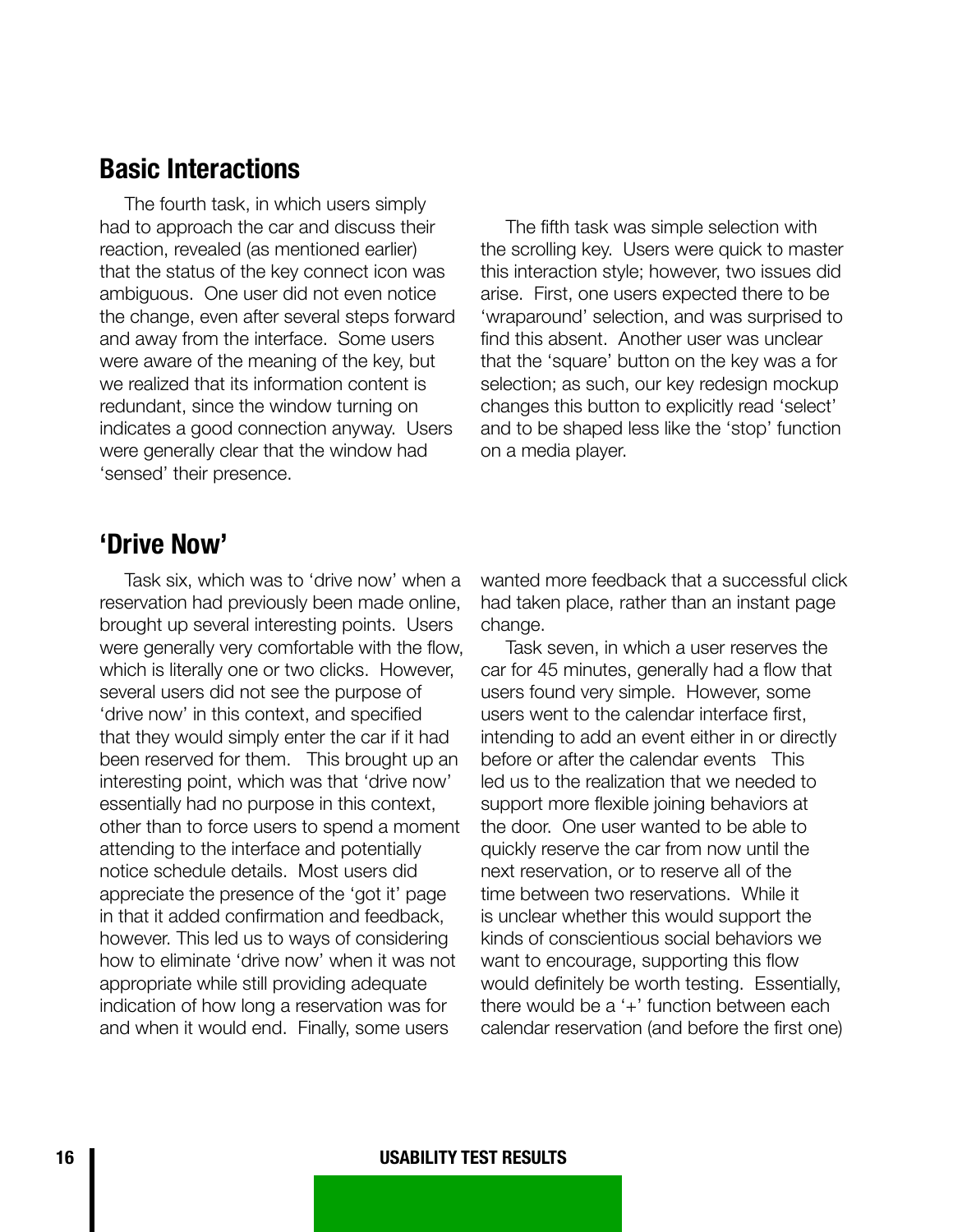**Great Circles** 

## 12:00PM

## Hello, User

#### **Status**

Car is free until4:00PM

**END TRIP** 

**DRIVE NOW** 

**USAGE SUMMARY** 

### **Upcoming Trips**



Great Circles 12:00PM Hello, Sally! **Car Schedule** You have the car until 2:50PM Remaining time: 2:50 **RETURN EARLY ADD MORE TIME** 4:00PM Frank Moe's - Tech 5:00PM Square

6:00PM Sally

campus - meeting 8:00PM

9:00PM Gerome

campus 10:00PM

#### **USABILITY TEST RESULTS 17**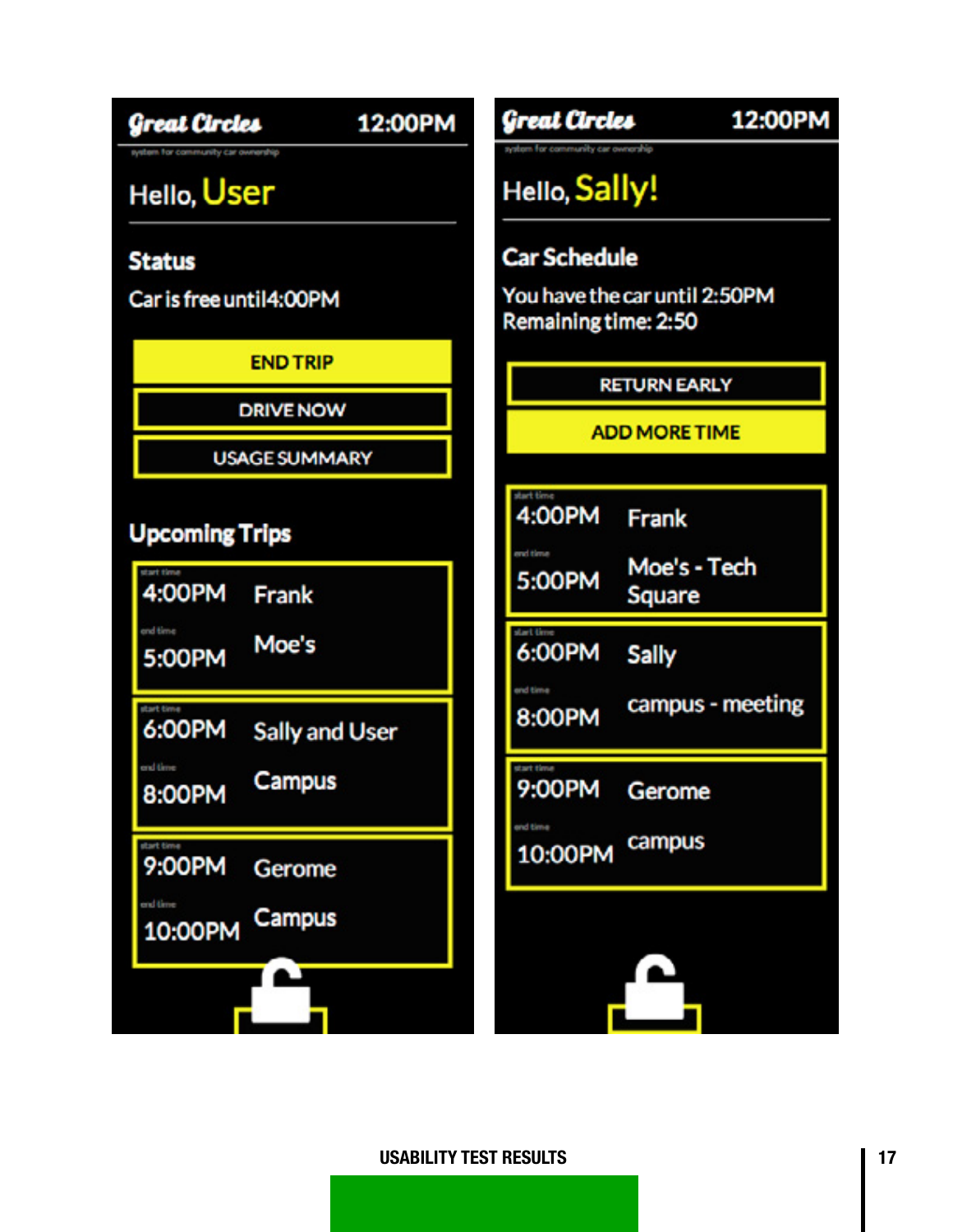that would allow a user to quickly reserve the car during a certain future time slot. This is slightly more functionality than we wanted to support on the screen, but it is not difficult to do.

The question of when and whether participants would want to use the window interface garnered some very useful and varied responses. Many said that they would schedule important events ahead of time using the calendar, but that they would appreciate being able to simply get in and drive. However, it was not entirely clear to some participants why they would want to reserve a car for 'now,' instead of just driving. One participant reported that they simply disliked having to use online calendars, and wanted to avoid them wherever possible. Some participants expected a physical lockout if it was not reserved (even given the lock status icon being unlocked). As such, for subsequent designs, we will change the text of drive now to something like "estimate trip length." 'Drive Now' does correspond to the user's task, but, as several users mentioned, if they truly wanted to 'drive now,' they would just get in the car and go. Thus, we need to distinguish the 'drive now' functionality (which, after all, was conceived during a period in which there were hard lockouts for users who had not reserved the car) from simply getting in and going. We want to do this by highlighting the purpose of 'drive now,' or of scheduling trips at all: to communicate your intentions to the rest

of the group. In our original designs, the interface was used primarily to gain access to the car, or permission to use it. During the prototype evaluation we realized that, by settling on schema in which the car was always unlocked, we had invalidated some of our earlier design choices. Thus, based on a lack of clarity (as reported by users) as to why they would actually want to use some of the functions (specifically add/remove members, and 'drive now' if a reservation already exists), we decided that, in future iterations, we would make it clear that the only reason you need to use the interface is for time estimation and to let other users know you want to come along on their trip, so that they will not leave without you. It's purely about being clear and courteous about your intentions, not about getting past restrictions to use the car. As such, we renamed 'drive now' to 'add drive time,' since this is more descriptive of the actual reason for clicking this. In addition, while the car is reserved for a user, that user will see 'return early' and 'add time' buttons. The purpose of both of these is to clarify to other users that they will be either early or late. This supports the existing behavior of texting someone to let them know you have arrived earlier than expected, or will arrive later than expected. It also makes sense in the context of the redesigned key display, since users will be able to see the car's state change from reserved to not reserved, regardless of whether the car is actually 'at home' or not.

#### **18 USABILITY TEST RESULTS**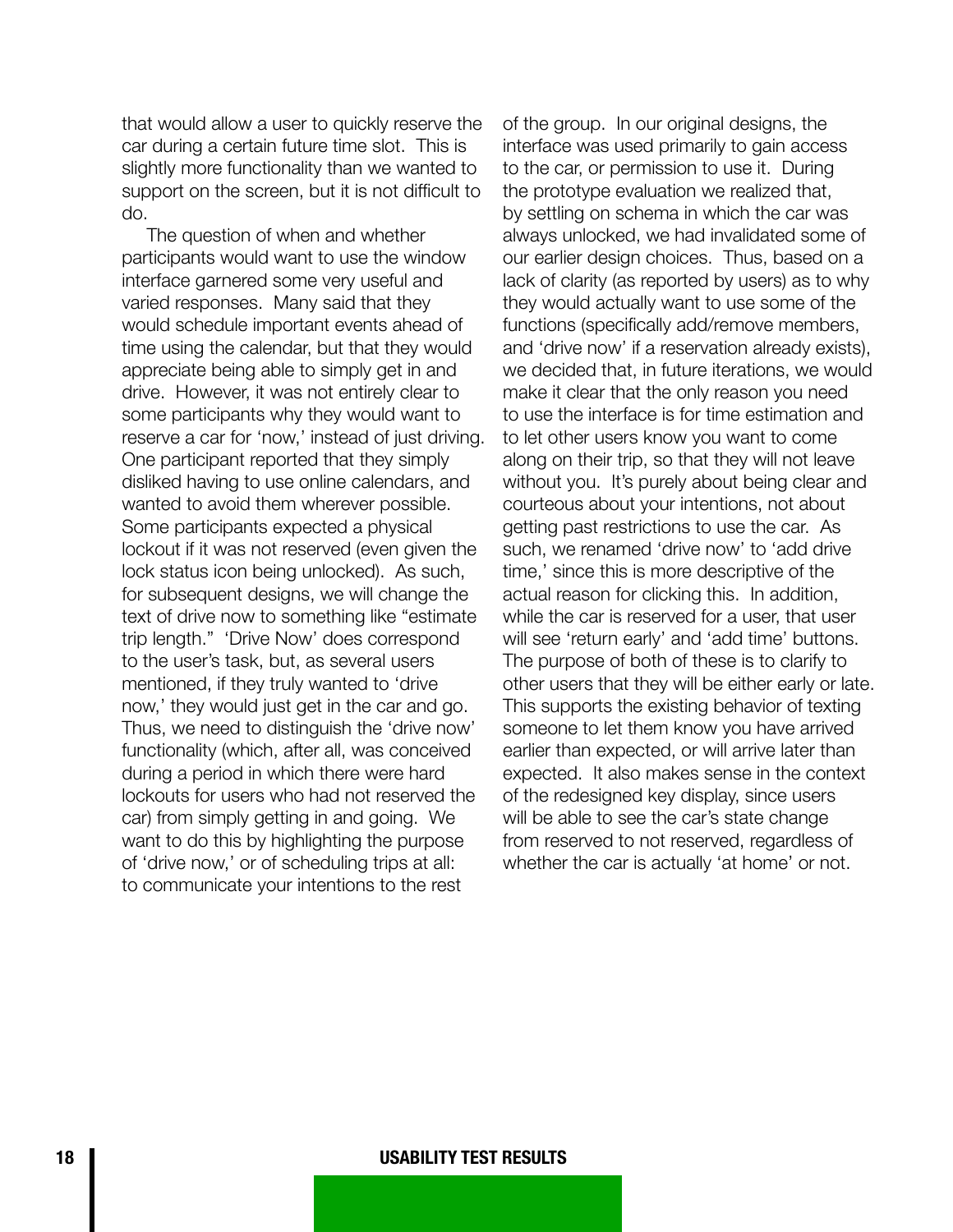## **'End Trip'**

The issues raised in subsequent tasks were similar to those raised by task seven. Task eight, which was to leave the car without ending a scheduled trip, was interpreted correctly about half of the time. Users generally wanted to simply exit the car, but were unsure whether 'end trip' would cancel their reservation or not. Once again, this was a case where our general interaction model was in line with the expectations of several users, but our labeling of functions was not descriptive enough to communicate how the system would actually work. While most users figured out how this worked over time, it should have been apparent from the start. Several users did not infer that stepping away from the car would take care of anything for them. However, after being told of this functionality, all users reported that they would want the system to handle locking automatically, and that they would be comfortable with an automatic locking system given solid feedback. Feedback would have needed to be in excess of the lock icon changing and the screen going off; users wanted something like a sound and/or a and 'return early.' These labels both make flashing of car lights in order to be extra clear. However, it's important to note that users trusted the system to perform its function in this case. In future iterations, we would likely add functionality where the key vibrates twice to indicate the car has been locked, and once when the car is in range to indicate that the car has unlocked. Users were clear that they wanted better feedback on whether

the lock/unlock had occurred or not, and the obvious issue of indicating a lock when a user is looking and walking away from the window (which came up during testing) is addressed by having a notification on the key itself.

Task nine was fairly well understood, probably due to the fact that it followed task eight, and thus users already had an accurate working model of the nature of the leave car/ end trip distinction. Some users had trouble with the notion of 'end trip,' wanting a more representative label ('end reservation' or 'give back car'). Users generally understood that a 'trip' was a reservation. However, it became clear to us that we need to strongly distinguish the reservation-centered interactions with the car from the facts of whether a user was actually driving it or not. The language of 'end trip' ties the act of driving to the act of having the car reserved, which is not a real functional division in our system. In order to make this more clear, as mentioned earlier we will be removing 'end trip' and replacing it with 'add time' reference to time (important in communicating why the screen interactions are actually meaningful over the automated ones), and clearly delineate what is actually going on with the system. This would be subject to further testing of course, but this is the direction our response to feedback on this point will go.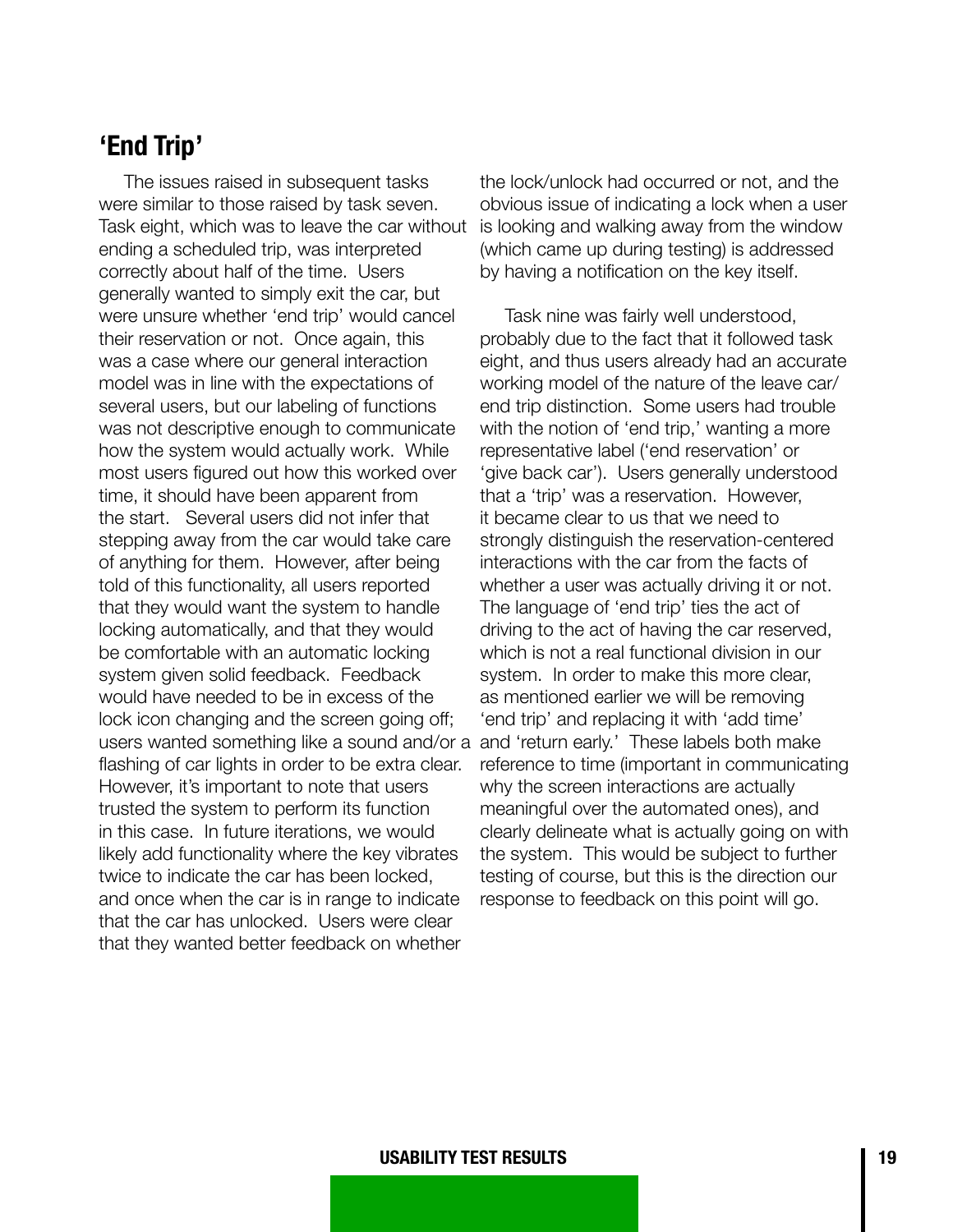| Great Circles       |                            | 12:00PM |
|---------------------|----------------------------|---------|
| Hello, Sally!       |                            |         |
| <b>Car Schedule</b> |                            |         |
|                     | <b>BACK</b>                |         |
| <b>Reserve Now</b>  |                            |         |
| 4:00PM              | Frank                      |         |
| 5:00PM              | Moe's - Tech<br>Square     |         |
|                     | Reserve Slot (5:00 - 6:00) |         |
| 6:00PM              | Sally                      |         |
| 8:00PM              | campus - meeting           |         |
|                     | Reserve Slot (8:00 - 9:00) |         |
| 9:00PM              | Gerome                     |         |
| 10:00PM             | campus                     |         |
|                     |                            |         |
|                     |                            |         |
|                     |                            |         |
|                     |                            |         |
|                     |                            |         |

### **Calendar Function**

Task ten was to join a fellow car-sharer's future event. Of note was the fact that many users did not know that the calendar events were clickable until it was suggested that they click them. In our next iteration, we will remove the gap (and, in fact, the functional distinction) between calendar events and other options such that creating a reservation is seen as creating a calendar event. All users had noticed the calendar, which indicates that our goal of increasing the visibility of upcoming events was well served by having the calendar visible. All users indicated that they would be okay with users joining their scheduled trips, if the option existed to make them private. However, several users mentioned that they would want to have the person whose trip had been joined receive some sort of reminder when they were about to leave so that they did not leave the 'joiner' behind. We plan to incorporate this into further iterations. One user also indicated that he was seeing the upcoming trips area as an actual calendar, and wanted to be able to quickly schedule a trip between any of the existing trips. While this did not come up with any other user, part of this may be due to the fact that we never tasked users with scheduling a time in advance. We will incorporate this feature into the next prototype iteration.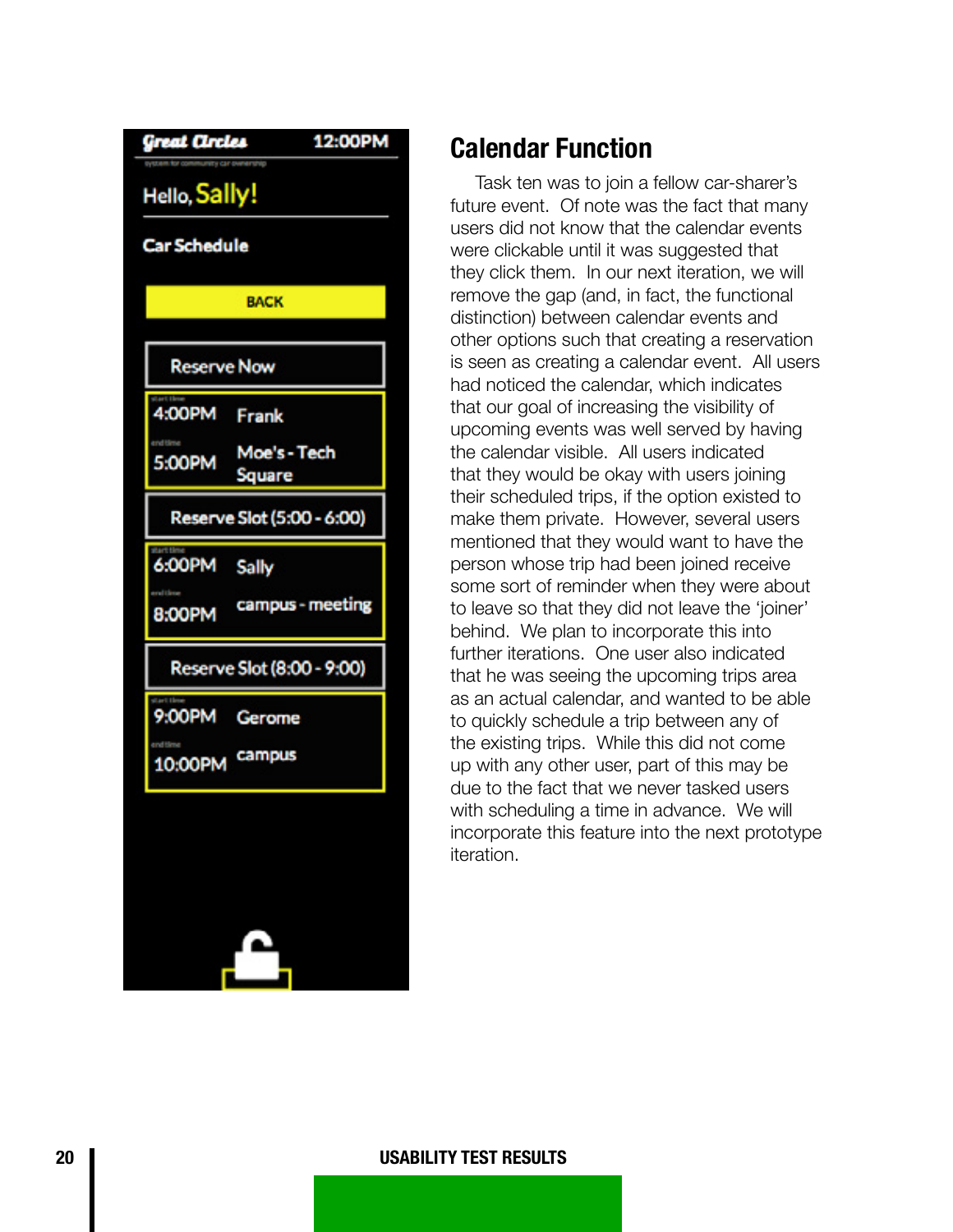### **Adding and Removing**

Tasks eleven and twelve, in which users were tasked with adding a friend and removing themselves from a trip, received the most negative feedback, overall. Almost every participant thought that these actions should be handled automatically by the system, and several voiced confusion about who would 'inherit' a reservation if its original owner left. Since adding or removing a person does not actually give the system any useful

information (all usage data is tracked simply by who is present, and no time information is communicated here), we decided that it should simply be removed. This makes a few assumptions about system intelligence, but we decided that this needed to be a system logic problem. The usability problems can be solved by automating add/remove features and adding clear feedback (which is what users expected in the first place).

## **Absolute Mapping**

Tasks thirteen and fourteen involved participants using the absolute-mapping version of the key. Participants tended to have trouble with this version at first, "It's a little confusing because of the previous app had the same controls… if I had not done that earlier it might have been better, but now that I had done that it was just confusing." During future trials we would definitely vary the order in which the two control methods were presented. Around half of the users clearly preferred the absolute mapping method. Several users commented on the fact that they would have preferred the absolute mapping method if they had used a key with tactile feedback. One user reported that the shapes chosen were too arbitrary, and that the arrows had confusing connotations. Future versions of this key style would include something tactile and logically ordered. Most

users mentioned that it was awkward having to look back and forth between the key and the screen, but a large subset of these stated that they would probably become experts overtime, at which point they projected that they would prefer the absolute mapping method. All in all, it is unclear which method was better. In the future, we would like to develop the absolute mapping version further, and get user feedback after many trials of use (once the mapping had been memorized). One of our goals was making the system unobtrusive enough that it would be used, and the absolute mapping key version might serve that goal well; however, it was difficult to test this in the context of our fifteen minute study, as its true benefits, (if they exist) would have come as users reached expert level.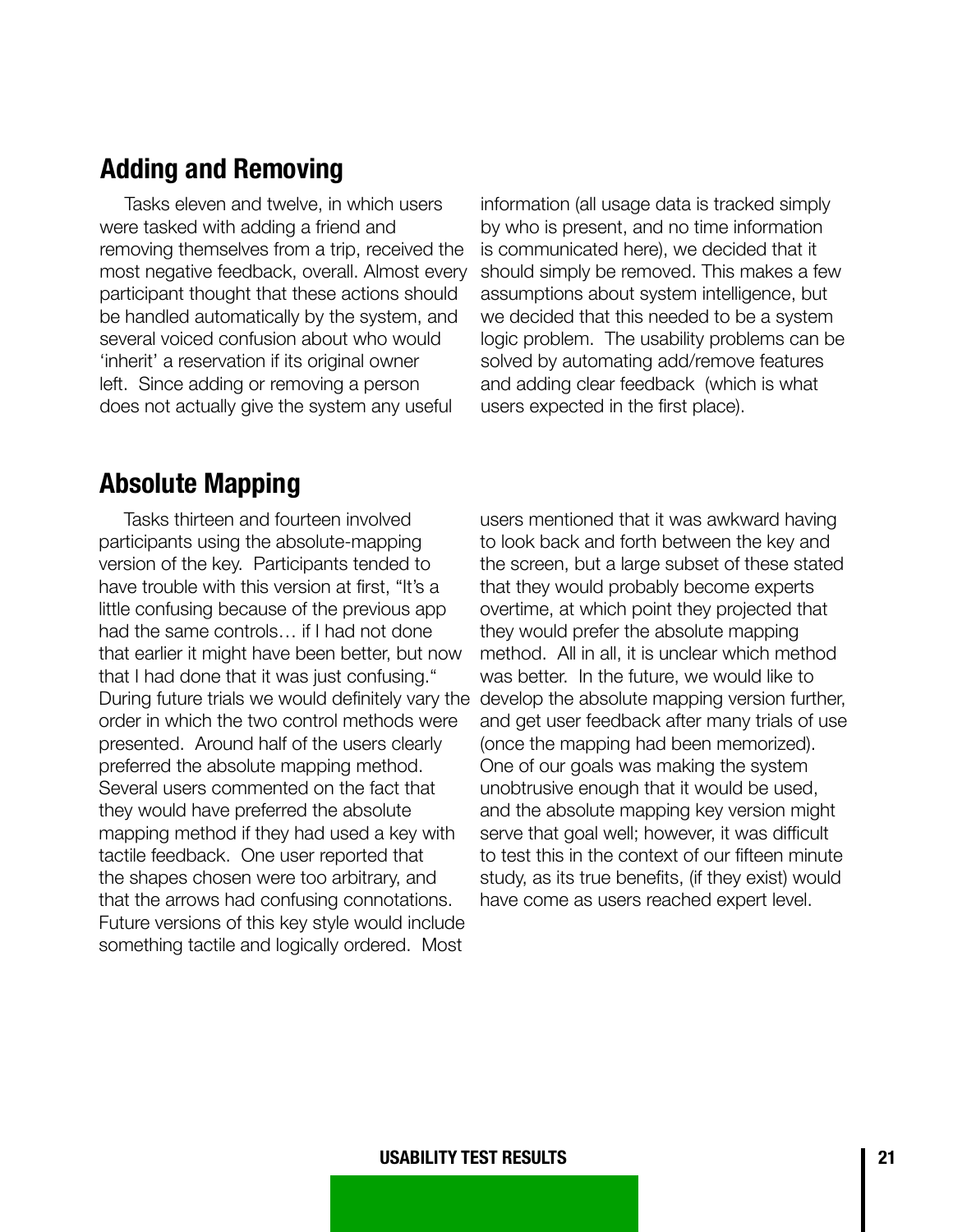#### **Usage Data: Methods**

Properly evaluating the manner in which car sharers utilize usage data to make judgments proved a more difficult task than we first assumed. In further iterations of this system, we would want to find out whether each group might develop their own social norms. This was why our original intent was to run a focus group discussion session around each set of usage data- a side hypothesis being that each group would converge on a certain cue utilization scheme, thus validating our decision not to automatically produce a cost allocation suggestion based on some sort of algorithm. If the weights attached to each value indeed differed by group, no single algorithm could properly predict manual cost allocation. In addition, if some information was completely unutilized, it might not be meaningful to display at all. We attempted to evaluate the point of cue utilization during the usage data interpretation phase of our experiment. Early results indicated that cost allocation depended primarily on time used and distance traveled, as opposed to sharing ration and openness ratio. However, it became apparent that our initial method of having each participant allocate usage costs to four fictional car-sharers would not give us the kind of data needed. We hoped to be able to apply Brunswick's (1952) lens model in order to measure predictive power between each of the usage datum and judgments of cost and social appropriateness. We realized that we would have to simplify the judgments of social factors into a single factor, called 'appropriateness,' and that we could have participants rate the fictional car users in

terms of both this and expense accountability. One thing we wanted to ascertain was whether social and expense accountability were highly correlated or not. One of our system goals was to support both methods of social norm enforcement. It was apparent from our initial results that usage data was not getting utilized to a large extent- the largest predictors of cost appeared to be simple usage time and distance. However, this was based off of only one set of usage statistics, so is difficult to make any strong claims about this. In order to find out with greater certainty whether this was a valid result, or was due either to the graphs being too complex or to the fact that raters only saw a single graph, we chose to retool and split up the graphs in order to facilitate distinct evaluation of each cue. We then redistributed a second survey that would give the number of responses necessary to form the necessarily cue correlation values to do a multiple-judge lens mode linear judgment analysis. This survey involved a small number of participants (three). Usage data was streamlined in the following fashion: Graph one displays scheduled and unscheduled time, per user, graph two displays usage estimation accuracy (lateness or earliness), and graph three displays shared/ public scheduled usage and private/ solitary unscheduled usage, per person. We made the decision not to include any display of distance traveled for this iteration of the study, since the goal was to provide simple and interpretable information. Raters evaluated data for a total of ten different data sets, and both allocated costs and answered a question about 'social acceptability.'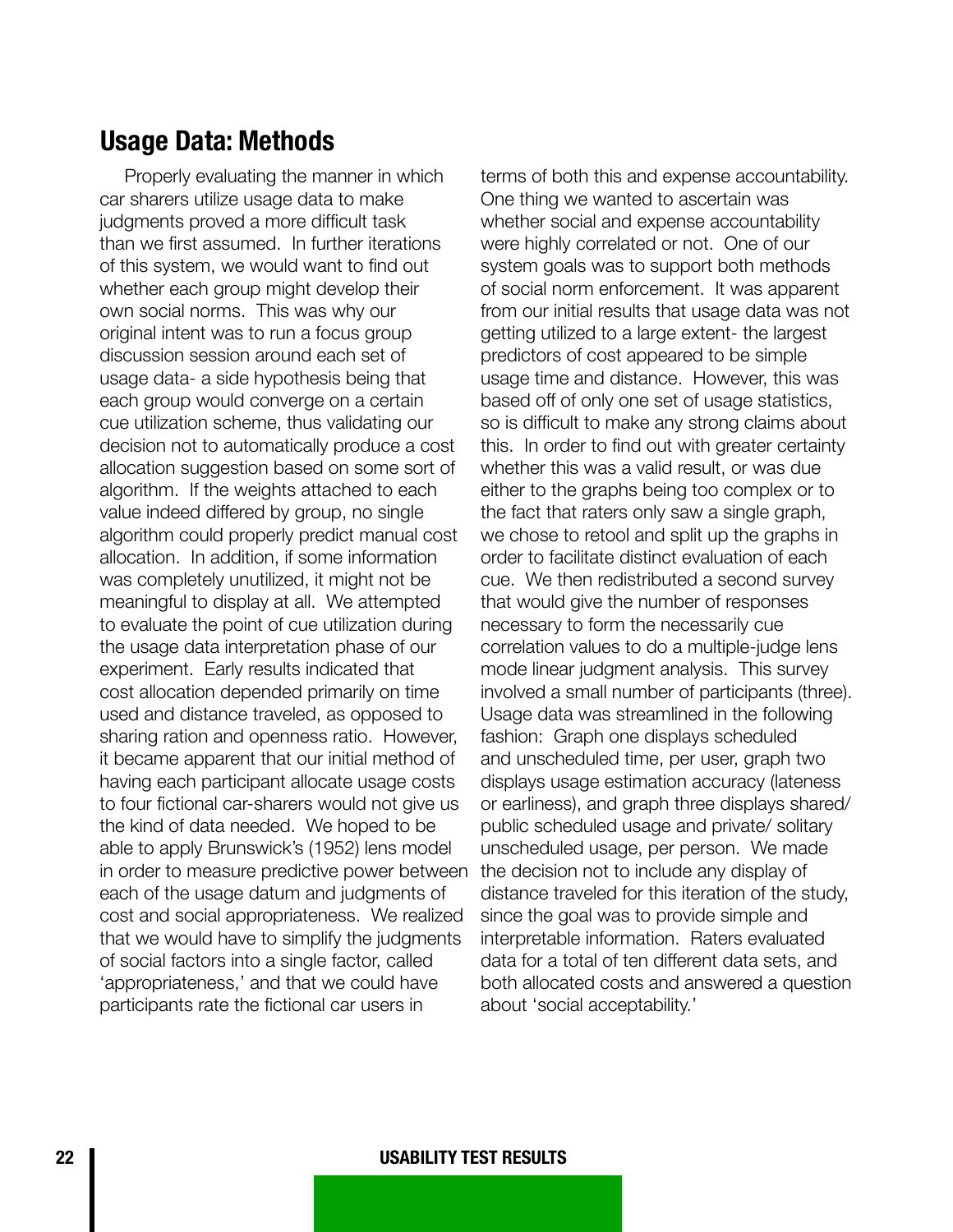

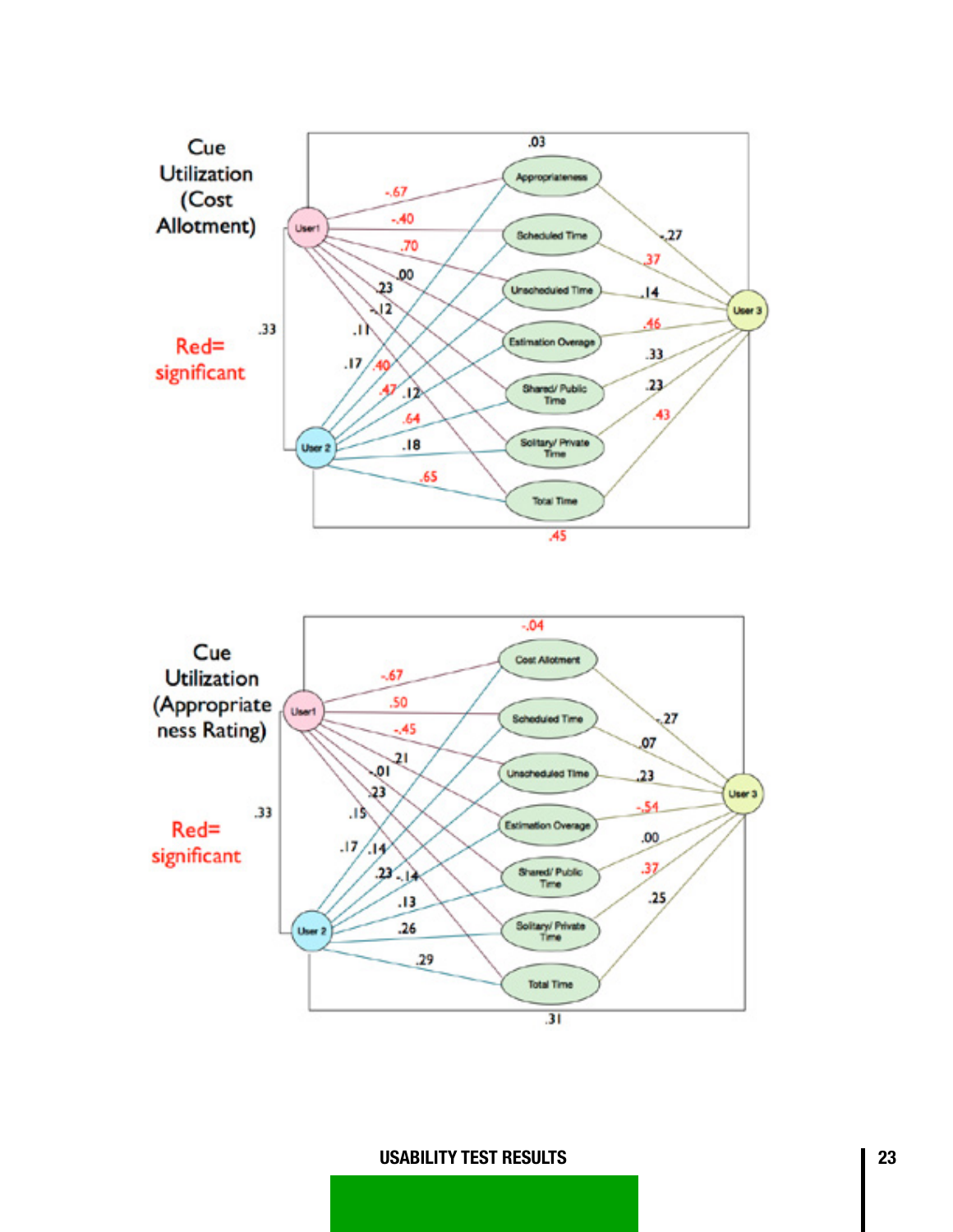#### **Usage Data: Results**

After getting the results of this second usage data viewing session, two linear judgment models were constructed in order to investigate cue utilization: one for cost allocation, and one for ratings of social acceptability. There were a total of seven cues evaluated: total hours spent, hours spent in private/solitary usage, hours spent in public/shared usage, hours spent in scheduled use, hours spent in unscheduled use, and hours over/ under estimated time. Correlations were calculated between each cue and final judgment amounts, and cue utilization was calculated for each of the three users. Cues that were statistically significant (p<.05) were judged to have been utilized. We also calculated correlation between social acceptability ratings and cost allocation ratings. Finally, policy agreement was calculated between the three users. It should be noted that there is no 'ecology' side to this model, since there was no way of gathering data on what was 'correct;' the goal was simple to compare the factors the judges considers when making cost allocation and social appropriateness decisions using our displayed data.

mainly to scheduled time  $(r = -.40)$  and unscheduled time  $r = .70$ ). They attached very little significance to overage,and minor significance to shared/public time and solitary/ private time. Interestingly, total time was not a very good predictor of cost allocation in and of itself. In addition, scheduled time was actually a predictor of reduced cost allocation, indicating that this considered the relative ratio of scheduled to unscheduled time rather than the raw magnitude. This is also

reflected by the fact that, for this user, total time was not a good predictor. User 1 utilized cues in a similar manner to gauge social appropriateness: scheduledtime (r=.50) and unscheduled time (r=-.45). Cost allotment and social appropriateness were inversely related, and strongly correlated(r=-.67).

User 2 utilized different cues in both cases. They relied on scheduled time (r=.40), unscheduled time  $(r=.47)$ , shared/public time  $(r=.64)$  and total time  $(r=.65)$ . User 2 did not appear to have a discrete strategy for judging social appropriateness, as none of the cues were significant predictors.

Finally, user 3 utilized the cues of scheduled time (r=.37), overage (r=.46) and total time (r=.43) in order to determine cost allocation. User 3 looked at overage (r=-.54) and solitary/private time (r=.37) in order to determine social appropriateness. Social appropriateness did was not well predicted by cost allocation for this user.

In terms of cost allocation, User 1 attended user 3 utilized entirely different cues from user Rater agreement was high and significant between user 2 and user 3 for cost allocation. There was actually significant disagreement (r=-.40) between user 1 and user 3 for social appropriateness, perhaps due to the fact that 1.

> What we learned from the lens model analysis was that our displayed data generally allowed users to make informed decisions about cost allocation and social appropriateness. However, each user utilized different cues, implying that developing a cost allocation would not work well unless its parameters could be tweaked to allow for different social norms. The only cue attended to by all three users was scheduled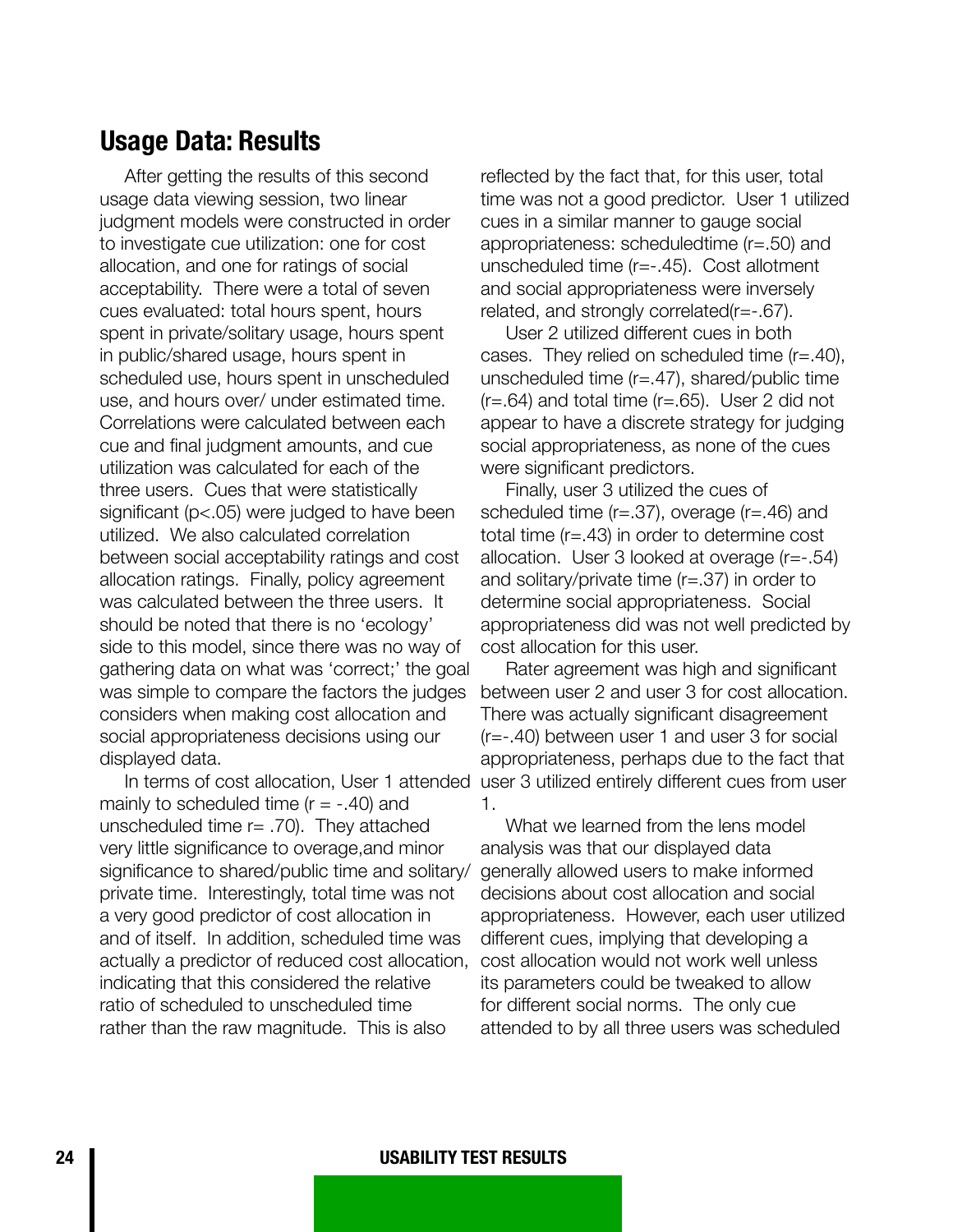time, indicating that our efforts to maintain a scheduled/ unscheduled distinction was meaningful to this user group. Further testing would have to be done to determine if this was true at a larger scale. Users were most varied in how they considered overageusers 1 and 2 barely considered it at all, while user 3 attached high value to it. This indicates that either our display method was confusing or there is a genuine difference in how users value this characteristic. While

this experiment considered individual rater behaviors, no attempt was made to simulate group judgment, as had been our original intent. A full analysis of such habits would be a study onto itself, but what we have indicates that tracking and displaying car usage, but not generating cost recommendations, is an approach that allows users to adopt a variety of value systems and judgment strategies.

#### **USABILITY TEST RESULTS 25**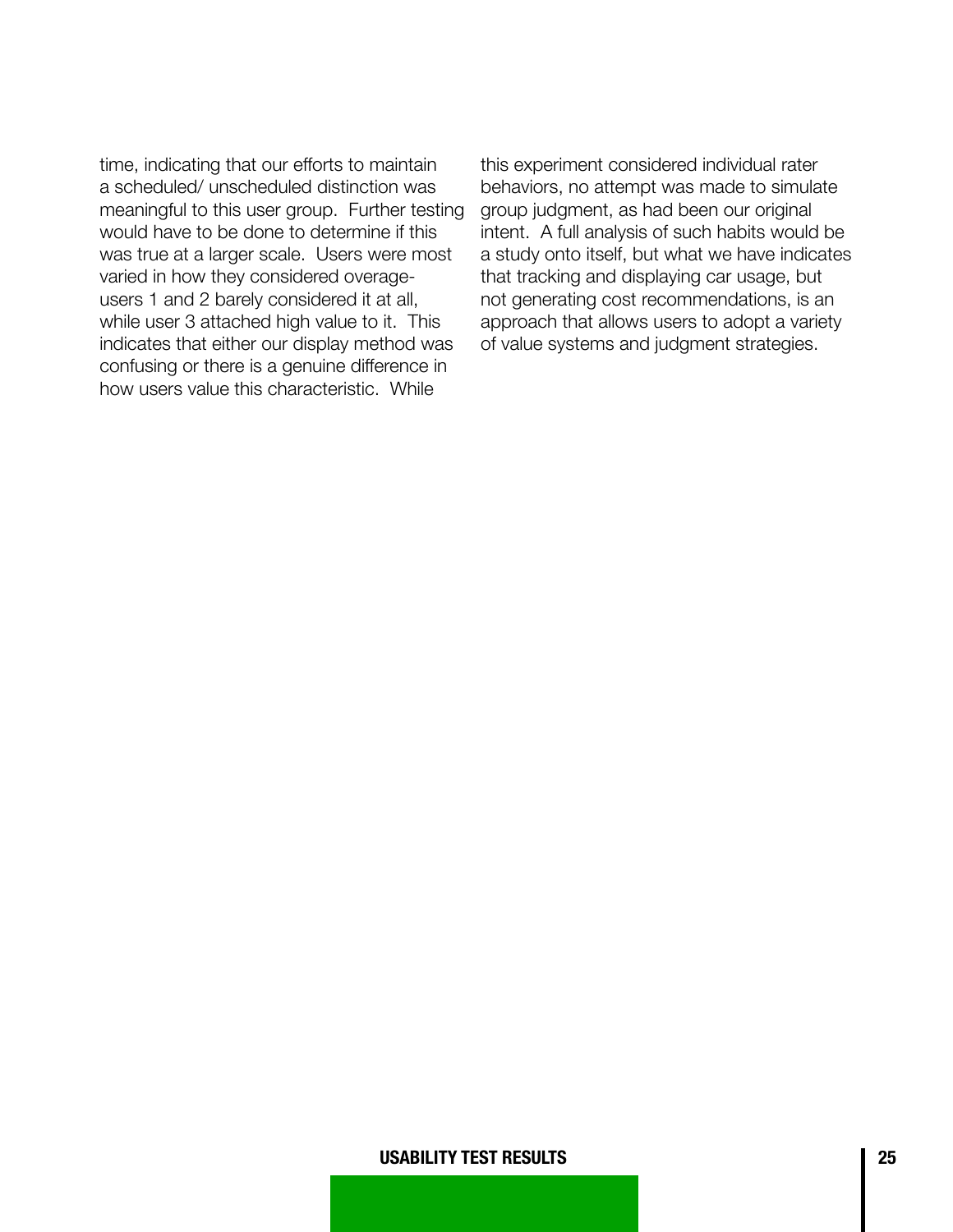## **FUTURE DIRECTIONS**

Our questionnaire revealed generally positive attitudes toward the system. Importantly, users replied with the likert rating of 4.2 (5 being 'strongly agree') when asked if using the system would make them more likely to share the car. We received additional feedback at the two poster sessions, informing broad directions we could take this project. The poster sessions were helpful in terms of getting some really good feedback from the reviewers. A lot of them could actually relate to this problem and felt that this system would enable them to share the car effectively. An interesting point that came across during the poster session was the need to actually have a smartphone used as an alternative to the smart key fob. Though one of our primary concern with designing the smart key fob was to give the user a sense of ownership some of the reviewers also felt in the future the whole concept of a key would get replaced a single smart device like a smart phone. Though these suggestions might have been also due to the fact that we had used a smart phone to simulate the smart key fob these feedbacks have also prompted us to consider using the smart phone as an alternate way to interact with the window interface.

One suggestion that we heard repeatedly was the desire for an intelligent trip aggregation suggestion service. This had been considered in some of our earlier prototypes, but we chose not to go down this route, largely because in the context of a single car with a few users, it may not be particularly useful. If we were to generalize this system to larger groups with several cars, this sort of intelligent suggest system would definitely be worth incorporating into further design iterations.

After refining the usability of our interaction paradigm and data display with the results of the present evaluation, moving forward we would want to develop a higher fidelity prototype of the system and deploy it in a small community of car sharers.